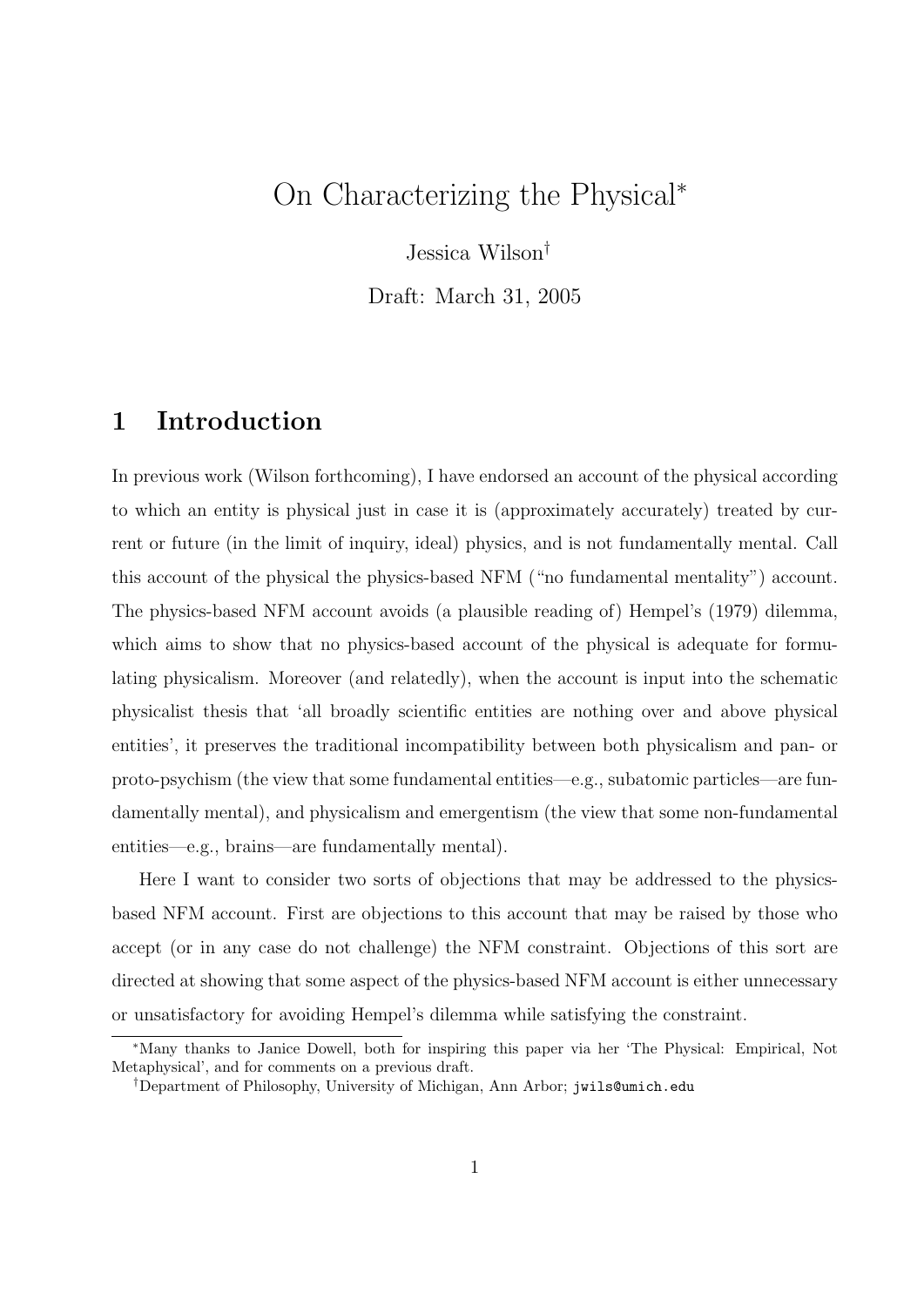Second is a sort of objection to the physics-based NFM account that is encoded in competing accounts of the physical that do not impose the NFM constraint—for example, the physics-based accounts provided in Poland 1994 and Dowell 2005, that impose constraints on the form, as opposed to the content, of future physics. Supposing that a physics-based account not imposing the constraint can avoid Hempel's dilemma—as such an account can, albeit on a somewhat different reading from that motivating physics-based NFM accounts and supposing that the account is sensitive to at least some of the historical concerns motivating physicalists—as such accounts are, albeit to different concerns from those to which physics-based NFM are sensitive—then why impose the NFM constraint? One response would be to say (as I previously did) that it is definitive of the physical that it is not fundamentally mental; but I now think such a claim overstates the case for the constraint—at least if it is understood as implicating that it is a priori that the physical is not fundamentally mental. I'll rather argue that imposing the constraint makes better sense than not, because the primary historical and theoretical associations, and primary intended use for the concept of the physical—namely, providing a basis for characterizing the mind-body problem, and the range of positions associated with this problem—all require that the NFM constraint be imposed.

### 2 The Physics-based NFM account

Let me start by presenting the physics-based NFM account as motivated by two considerations: first, the transition from materialism to physicalism, and second, a specific reading of Hempel's dilemma.

#### 2.1 The transition from materialism to physicalism

As above, physicalism is schematically formulated as the view that all entities are nothing over and above physical entities. Physicalists widely disagree on the appropriate way or ways to fill in the "nothing over and above" clause; but widely agree that, as a first pass, the appropriate way to characterize the physical is by reference to fundamental physics. So, for example, Hellman and Thompson (1975) say: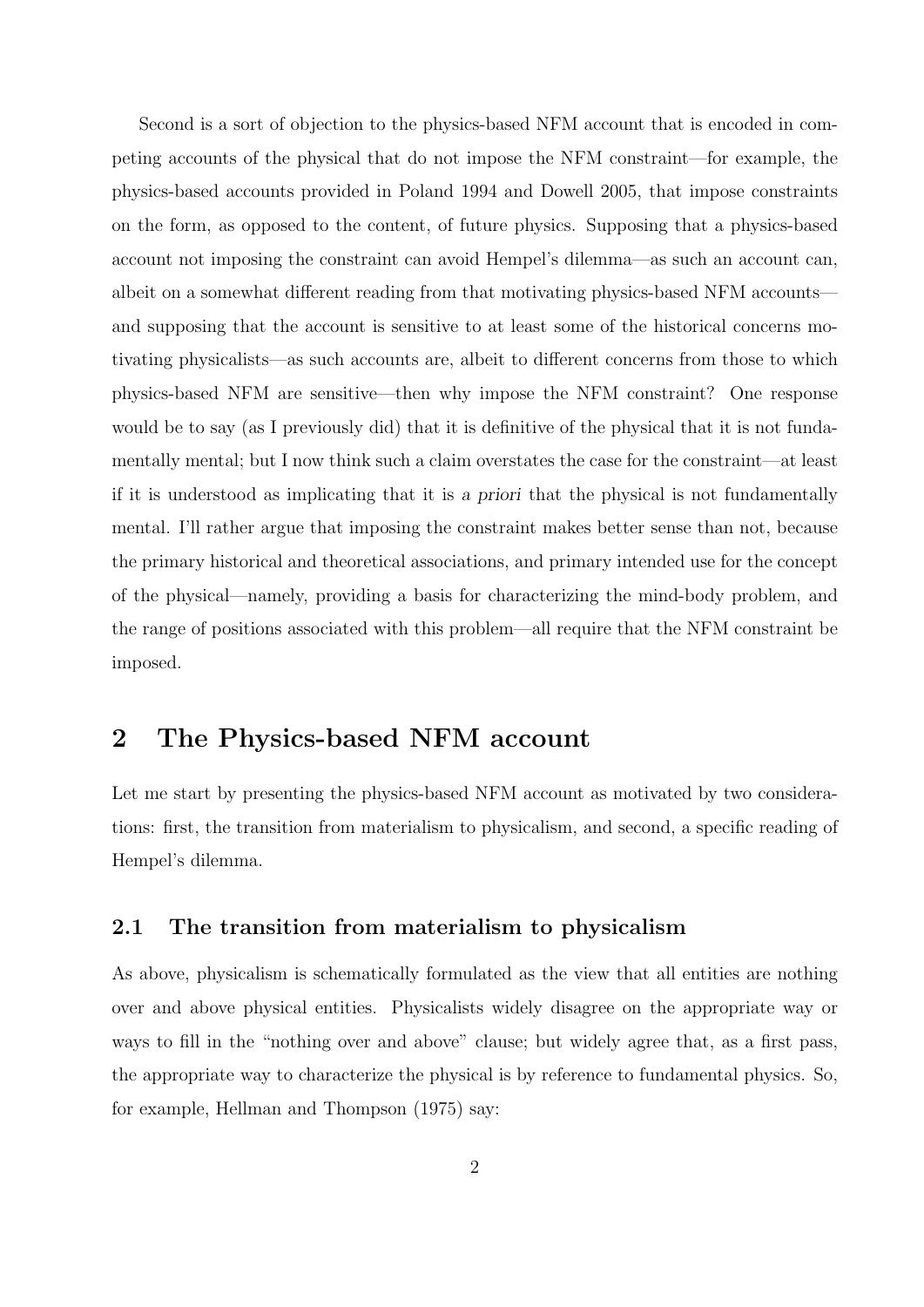A thesis that qualifies as ontological physicalism [. . . ] asserts, roughly, that everything is exhausted—in a sense to be explained—by mathematical-physical entities, where these are specified as anything satisfying any predicate in a list of basic positive physical predicates of [the relevant object language] L. Such a list might include, e.g., 'is a neutrino', 'is an electromagnetic field', 'is a fourdimensional manifold', and 'are related by a force obeying the equations (Einstein's, say) listed', etc. (pp.  $553-4$ )<sup>1</sup>

The appeal to physics as a means of characterizing the physical reflects traditional materialism's evolution into physicalism. Materialism, schematically formulated, is the thesis that all entities are nothing over and above material entities, where the latter were understood as having certain definitive characteristics: being extended, impenetrable, conserved, such as (only) to deterministically interact, and so on. Such features coincided with those attributed to the paradigmatically material entities studied by (e.g., Newtonian) physics; but as is now familiar, contemporary physics indicates that these entities, and more specifically, their subatomic constituents, have few, if any, of these characteristics. Hence materialism evolved into physicalism, reflecting (so the story goes, as in Crane and Mellor 1990) a move from an a priori to an a posteriori approach to characterizing the entities intended to serve as an ontological basis for all broadly scientific entities.

### 2.2 Hempel's dilemma and the NFM constraint

There is a dilemma faced by those using a physics-based account of the physical to formulate physicalism, first noted by Hempel, and elaborated by Chomsky (1968 and 1986), Hellman (1985), and Crane and Mellor 1990, among others. The dilemma concerns what physics is at issue in this account, and the first horn is clear enough: if one characterizes the physical by reference to current physics, then the resulting physicalism will surely be false, for current physics is surely both incomplete and at least partly inaccurate.

It's not as clear what the worry concerning the second horn of Hempel's dilemma is supposed to be.<sup>2</sup> On one reading of the worry, it is that a physicalism based on future or

<sup>1</sup>See also Davidson 1970, Lewis 1983, Pettit 1995, Kirk 1996, Armstrong 1997, Melnyk 1997, Ravenscroft 1997, Papineau 2001, Loewer 2001, Witmer 2001, . . . .

<sup>2</sup>Here I'm not so concerned with Hempel exegesis (as a matter of fact, he clearly had the first reading in mind) as with the question of what the worry, if it is to be directed at a physics-based account with minimal integrity (that is, one that places some constraints on what could count as physics), could be.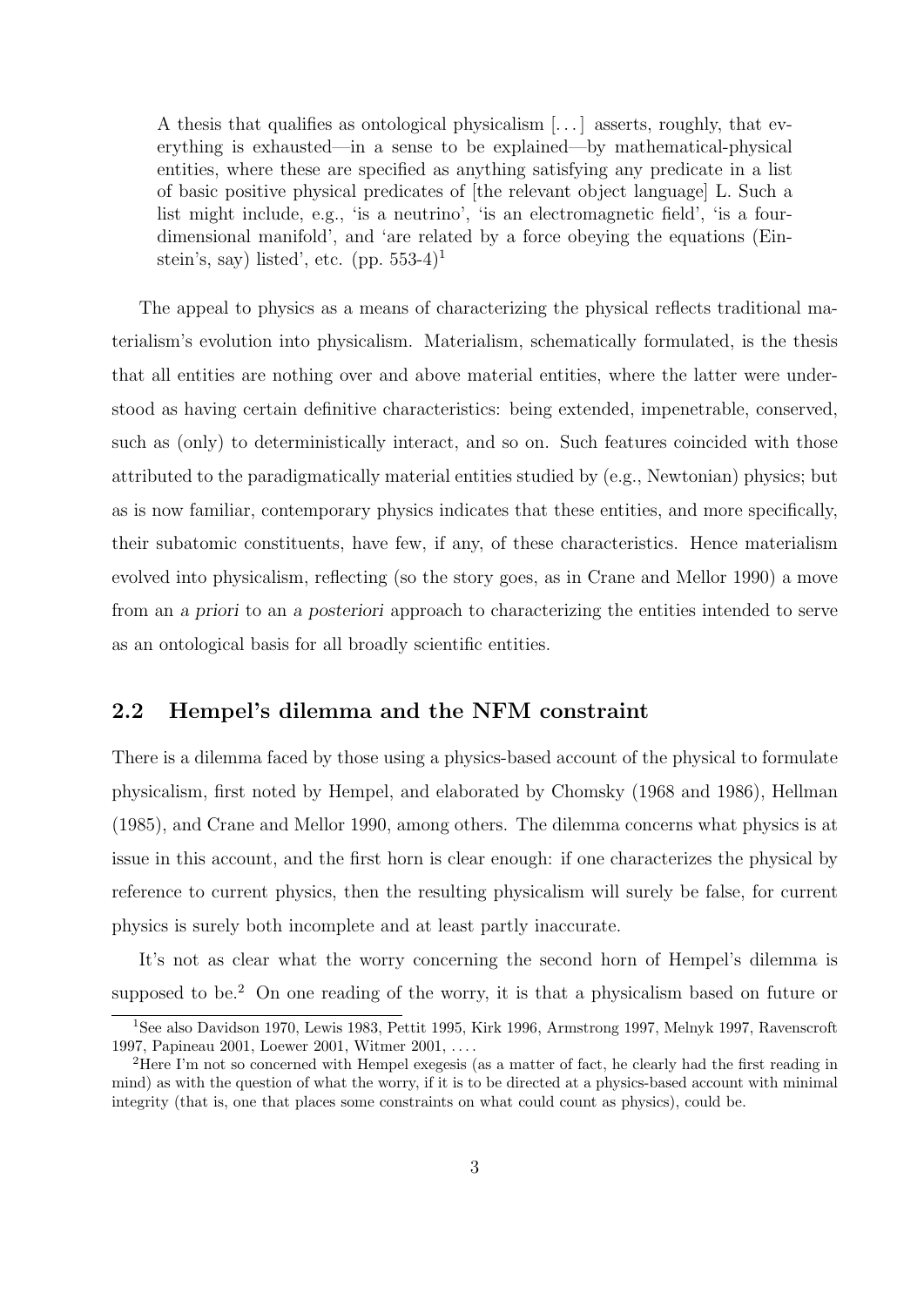ideal physics does not have a determinate content, since we don't know what entities future or ideal physics will treat. So, for example, Hellman (1985) says

[E]ither physicalist principles are based on current physics, in which case there is every reason to think they are false; or else they are not, in which case it is, at best, difficult to interpret them, since they are based on a "physics" that does not exist—yet we lack any general criterion of "physical object, property, or law" framed independently of existing physical theory.

On another reading, the real worry is that such a lack of determinate content threatens to render physicalism trivially true. So, for example, Crook and Gillett 2001 say:

[I]f one uses an ideal or future physics, then the resulting physicalism will be unacceptably vague or indeterminate. And the nature of this second horn has been further elaborated, for Chomsky has argued that using a future physics will result in a physicalism that is a trivial doctrine. (p. 334)

My own view is that neither of these readings represents a genuine "second horn" worry. For a start, it's incorrect to suppose that talk of future (ideal) physics is effectively lacking in determinate content. The appeal to physics in any physics-based account presupposes, at a minimum, that physics is a scientific theory, and moreover one treating of entities that are effectively fundamental.<sup>3</sup> These characteristic features will attach to future (ideal) physics and provide a clear basis for its having at least some determinate content.<sup>4</sup> These characteristic features will also prevent physicalism's being trivially true, for they indicate that future (ideal) physics will not treat of entities that are not effectively fundamental.<sup>5</sup> Hence even if a future-physics-based account of the physical placed no restrictions on what features the effectively fundamental entities treated by future physics could have, the question of physicalism's truth would still depend on the entirely separate issue of whether all the non-fundamental entities not treated by future (ideal) physics were or were not over and

<sup>&</sup>lt;sup>3</sup>I'll discuss why the qualifier "effectively" is needed in  $\S 3.1$ .

<sup>4</sup>To prefigure, I see both Poland's and Dowell's accounts as being primarily motivated by answering the worry about determinate content by making explicit various features that are plausibly taken to be characteristic of physics.

<sup>&</sup>lt;sup>5</sup>Hence I deny Chomsky's suggestion that any entities that couldn't be explained by physics would eventually be "downwardly incorporated" into that discipline. The suggestion is implausible, insofar as the various sciences treat of their preferred levels of constitutional complexity, and moreover there isn't any evidence that downward incorporation is a methodological principle in physics (or in the sciences, generally speaking). The case to which Chomsky appeals as showing this—namely, the incorporation of electricity and magnetism into physics—doesn't show this, in particular, since at the time of the incorporation the phenomena at issue were considered as "fundamental" as other phenomena treated by physics at the time.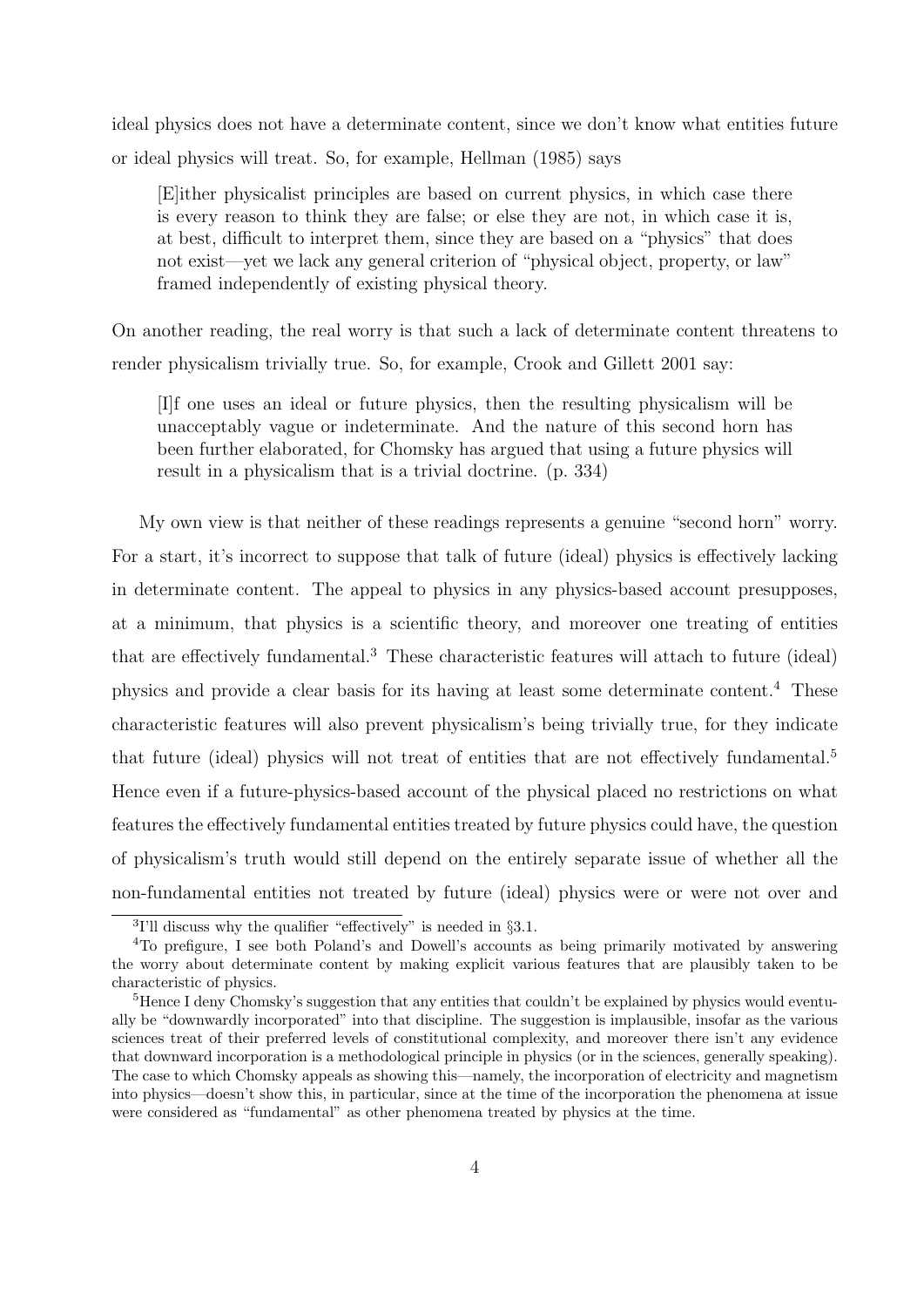above the fundamental entities. It would seem, then, that a future-physics-based account isn't in danger of trivializing physicalism.<sup>6</sup>

The real worry, as I and other proponents of physics-based NFM accounts see it, is that a physics-based account of the physical based in future or ideal physics doesn't rule out the remote, but still live possibility that physics might ultimately posit entities that are intuitively physically unacceptable—in particular, entities that are fundamentally mental (e.g., conscious sub-atomic particles) or that bestow fundamental mentality (e.g., fundamental mental forces or interactions). So for example, Loewer (2001) starts by characterizing the second horn of Hempel's dilemma as a worry about triviality ("[If the] 'physical in [physicalism] means facts expressible in the language of the complete physical theory of the world (if there is one), then that threatens to make [physicalism] trivial unless some conditions are placed on what makes a theory "physical"), but immediately fills in:

If it were to turn out that to account for certain clearly physical events physicists needed to posit fundamental intentional, or phenomenal, properties, then the resulting theory would not be physical. (p. 40)

Similarly, in discussing the second horn of Hempel's dilemma, Papineau (2001) says: "This difficulty is more apparent than real.  $[\ldots]$  [I]t isn't crucial that you know exactly what a complete physics would exclude. Much more important is to know what it won't include  $[\dots]$  the sentient, say, or the intentional  $[\dots]$ " (p. 12).

By these lights, the worry isn't that future (ideal) physics is lacking in determinate content, but rather that what determinate content it has does not rule out its treating of fundamentally mental entities. Nor is the worry that a future-physics-based account of the physical threatens to render physicalism trivially true, but rather that it threatens to sanction as physically acceptable entities whose posit intuitively should render physicalism false.

This reading of Hempel's dilemma, unlike the others, identifies a real problem with the first-pass physics-based account, but it is easy enough to revise the account so as to answer

<sup>6</sup>This is true, that is, so long as the physics at issue is understood along lines of the afore-mentioned characteristics. If it is not, then triviality does become a threat, as on Poland's account, on which physics is the science concerned with accounting for space-time and for the composition, dynamics, and interactions of all occupants of space-time, or on any account on which future physics is assumed to be a "theory of everything".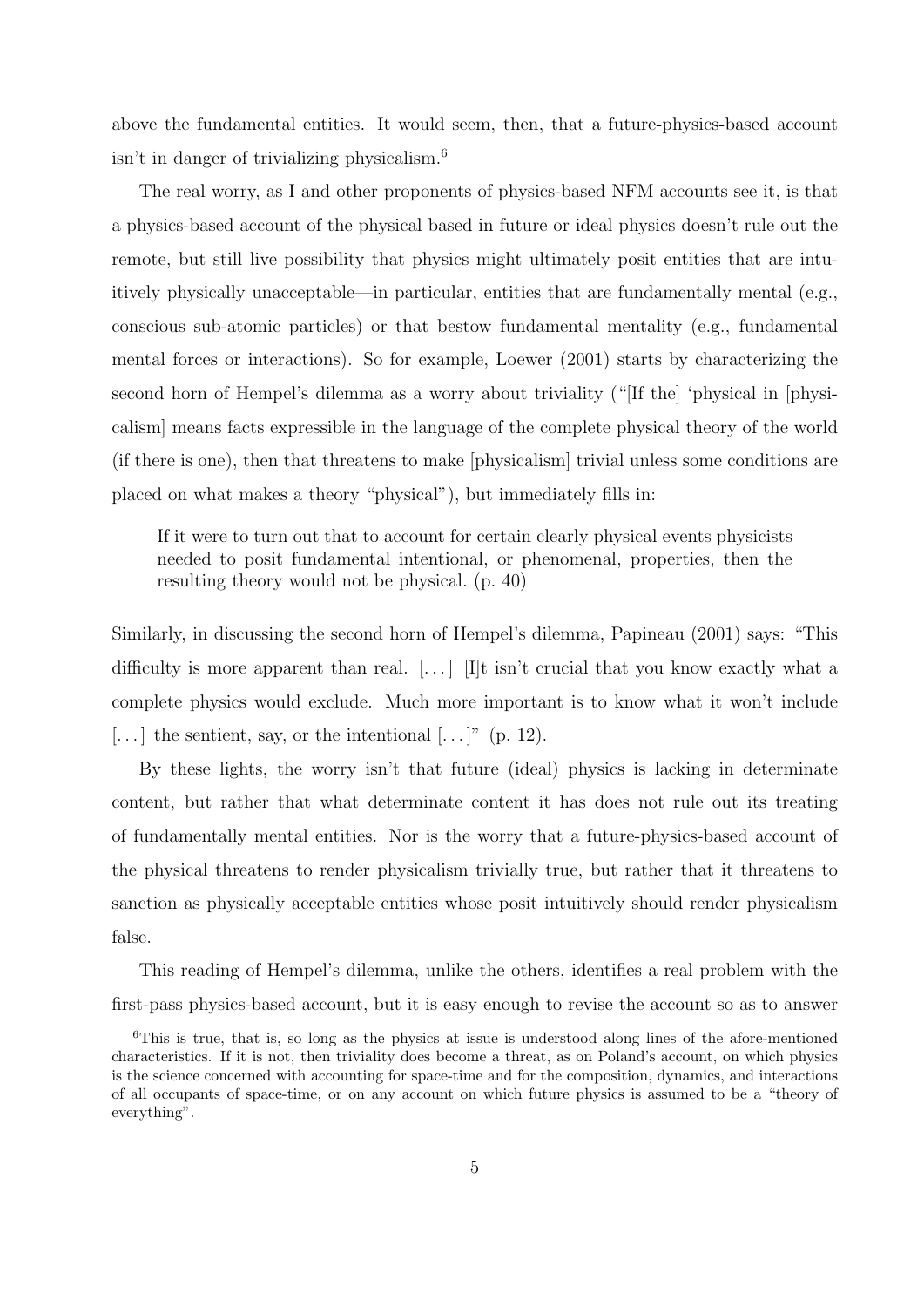it. The guiding idea is to appeal to future physics, while recognizing that physicalists need not and should not hand over all authority to physics to determine what is physical. One feature can and should remain definitive, namely, that physical entities are not fundamentally mental: physical entities do not individually either possess or bestow mentality.<sup>7</sup> In fact, participants to the physicalism debates commonly assume that any acceptable account of the physical must rule out physical entities as being fundamentally mental. So, for example, Kirk (1994) first says that the physical is 'whatever is posited by physics' but later qualifies "we can explicitly exclude all expressions that would ordinarily be counted as mental or psychological" (p. 78); and in his (2001) he says, "By definition the special physical vocabulary does not include psychological expressions" (p. 544). And the most common objection to paradigmatic object accounts of the physical, according to which physical entities are either objects that are supposedly "paradigmatically" physical (e.g., rocks) or any entities that enter into constituting such entities, is that such accounts are compatible with some entities at low levels of constitutional complexity being fundamentally mental.<sup>8</sup>

I'll later argue that the assumption that physical entities cannot be fundamentally mental makes sense, given the characteristic deep problematic of contemporary physicalism. But as an initial motivation for imposing the NFM constraint we can note that physicalism is commonly taken to contrast both with proto-psychism (the view that mentality is a fundamental feature of fundamental entities), and emergentism (the view that mentality is a fundamental feature of non-fundamental entities). So, for example (in addition to Loewer's and Papineau's remarks above), consider:

- When Kim (1996) lays out the basic physicalist commitments, along with the claim that the mental supervenes on and is determined by the mental is the claim that there are "no fundamental mental entities".
- When Chalmers (1996) addresses whether his view should be considered a version of physicalism, since he allows that the mental may in the future be accounted for

<sup>7</sup>As I said earlier, there is a question here of whether we should characterize this feature as being "definitive" of the physical (alternatively: of how we should understand talk of a feature's being definitive). I will revisit this question down the line; for now, talk of definitive features should be understood fairly weakly, as indicating the imposition of an operative constraint on the account at issue. I will also later address the question of whether there are other constraints that should be imposed on a physics-based account.

<sup>8</sup>\*\*\*cites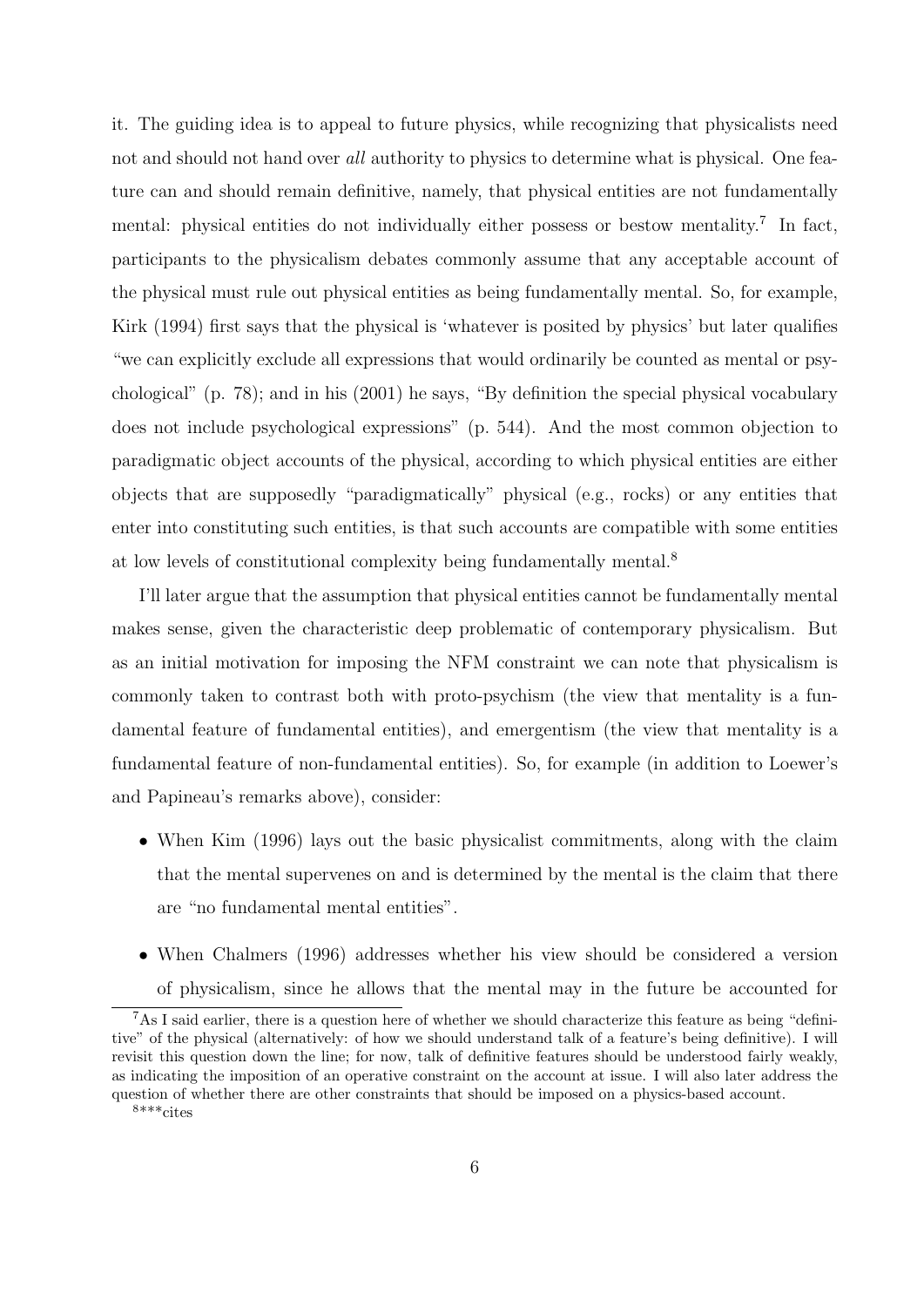by an expanded physics, he maintains his dualism on grounds that his view admits "phenomenal or protophenomenal properties as fundamental" (p. 136).

- In discussing Poland's physics-based account, which as noted does not impose the NFM constraint, Campbell (1997) says "I think this [account] would be slightly improved with a *caveat* that a dynamics which introduced forces with immanent purpose, and hence teleological causation at the base level, would not sustain a program maintaining the spirit of physicalism" (p. 224).
- Montero says that "most physicalists would take it that panpsychism—the view that mental properties pervade all aspects of the world—is incompatible with physicalism" (1999, p. 185), and more generally that "physicalists aim to refute dualism [. . . ] the view that mentality is fundamental" (2001, p. 67).

Given that physicalism is incompatible with proto-psychism and emergentism, then while (in response to the first horn of Hempel's dilemma) the physics-based boundaries of the physical may stretch, they cannot stretch so far as to encompass fundamental mentality. Hence the need to distinguish physicalism from its traditional rivals provides one good reason to impose the NFM constraint.<sup>9</sup>

This constraint motivates, as a second pass, the physics-based NFM account: an entity is physical just in case it is (approximately accurately) treated by current or future (ideal) physics, and is not fundamentally mental.<sup>10</sup> Positing the physicality of non-fundamentally mental entities treated by better versions of physics prevents physics' present failures from immediately falsifying physicalism, while providing continuous content to the account of the physical through the needed revisions.

<sup>9</sup>As I say, I'll provide a deeper motivation both for preserving the traditional contrast, and for imposing the constraint, down the line.

<sup>10</sup>See Papineau 1993, Kirk 1994, Ravenscroft 1997, Papineau 2001, and Loewer 2001 for variations on this theme. It may also be that Hellman and Thompson's "fundamental requirement" for a basic positive physical predicate at a place—namely, that satisfaction of it constitutes a sufficient condition for being a physical entity, clearly enough to be granted by physicalists and nonphysicalists alike—effectively rules out physical entities from being fundamentally mental. These accounts assume that the physical entities are those at relatively low orders of complexity, so that the identity theorist's claim that mental entities are identical to physical entities should be understood as loose speaking: strictly speaking, the claim is that mental entities are identical to physically acceptable entities (e.g., micro-structural properties), which will not be among the effectively fundamental entities treated by physics.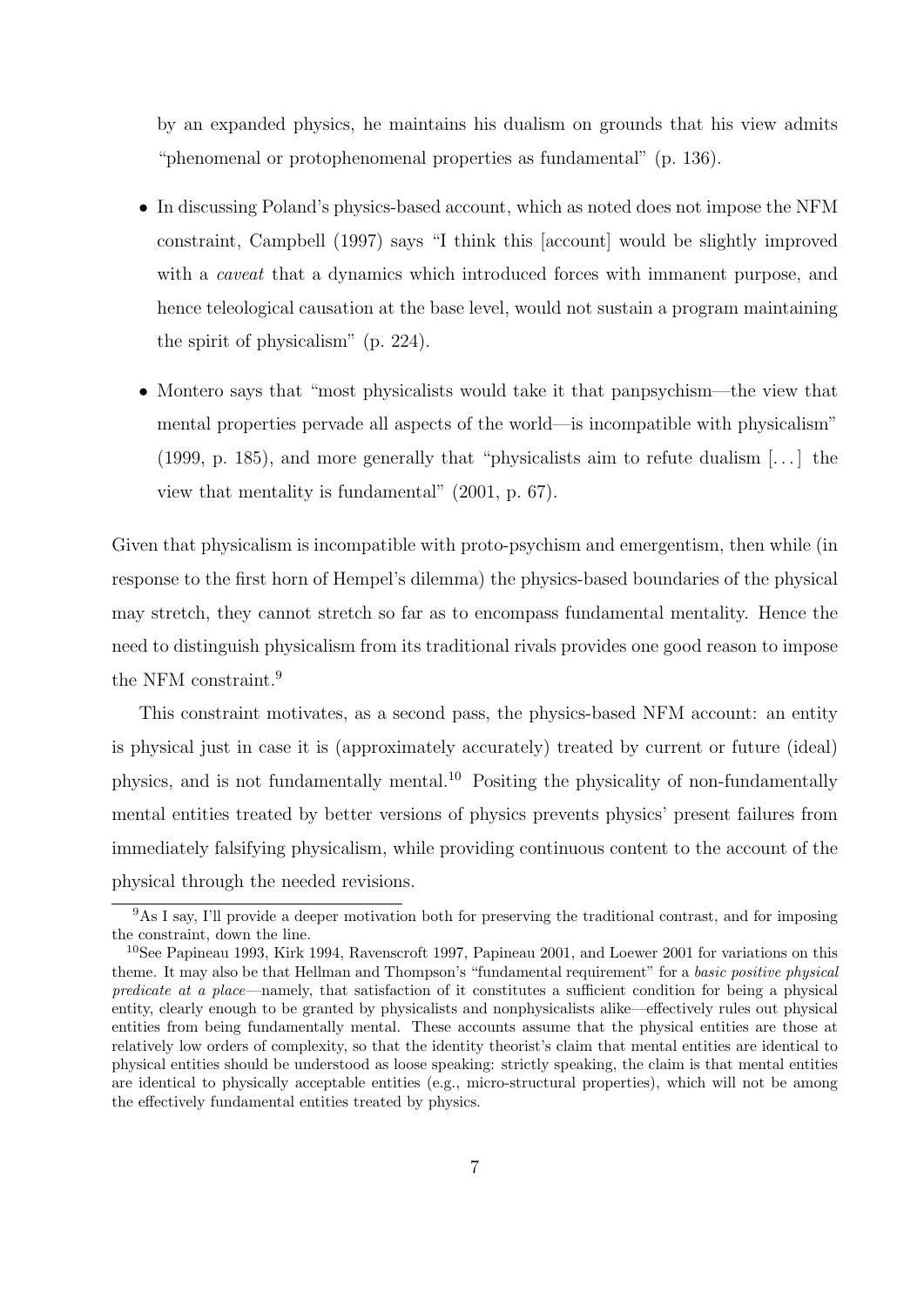# 3 "Internal" objections to the physics-based NFM account

In this section I consider objections to the physics-based NFM account which are "internal" to this account in accepting (or in any case not rejecting) the NFM constraint.

### 3.1 Objection: the appeal to physics isn't needed

On Crook and Gillett's (2001) account of the physical, the basic physical entities are, roughly, the contingent non-mental ontologically basic entities.<sup>11</sup> One might think that, for purposes of formulating physicalism, something along lines of this account would be preferable to a physics-based account. After all, physicalism is an ontological thesis. Supposing that fundamental physics is aimed at discovering what contingent ontologically basic entities there are and what they do, why not leave out the middleman and simply characterize the physical in terms of the contingent ontologically basic non-fundamentally-mental entities?

I prefer a physics-based account to one appealing to ontologically basic entities for three reasons. First, notwithstanding the qualifier 'fundamental', it's not clear that we should suppose that fundamental physics treats of the ontologically basic entities, as opposed to entities that are effectively basic. In particular, it seems possible that there might be deeper ontological levels opaque even to ideal physics, in not being needed to characterize natural phenomena at or above the level of fundamental physics.<sup>12</sup> Moreover, the assumption that there is an ontologically basic level is controversial. A physics-based account picks out the ontological level relevant to formulating physicalism, without commitment either to entities

 $11$ For present purposes, this rough characterization is useful. I'm not so concerned here to compare the virtues of a physics-based NFM account with Crook and Gillett's account—in fact, given their recognition that it is via physics that we come to know about the contingent ontologically basic entities, their account is effectively a variant of a physics-based NFM account—as I am to use their account as an opportunity to consider whether one should characterize the physical by reference to ontologically basic entities, without even an indirect appeal to physics.

<sup>&</sup>lt;sup>12</sup>How this possibility bears upon the schematic physicalist thesis is unclear. It might be taken to indicate that the thesis should rather be that "All broadly scientific entities at or above the level of physical entities are nothing over and above physical entities". Alternatively, one might stick with the usual thesis and rather reconceive physics as the scientific theory treating of all entities either at the effectively fundamental level or below. I'll gloss over this issue in what follows.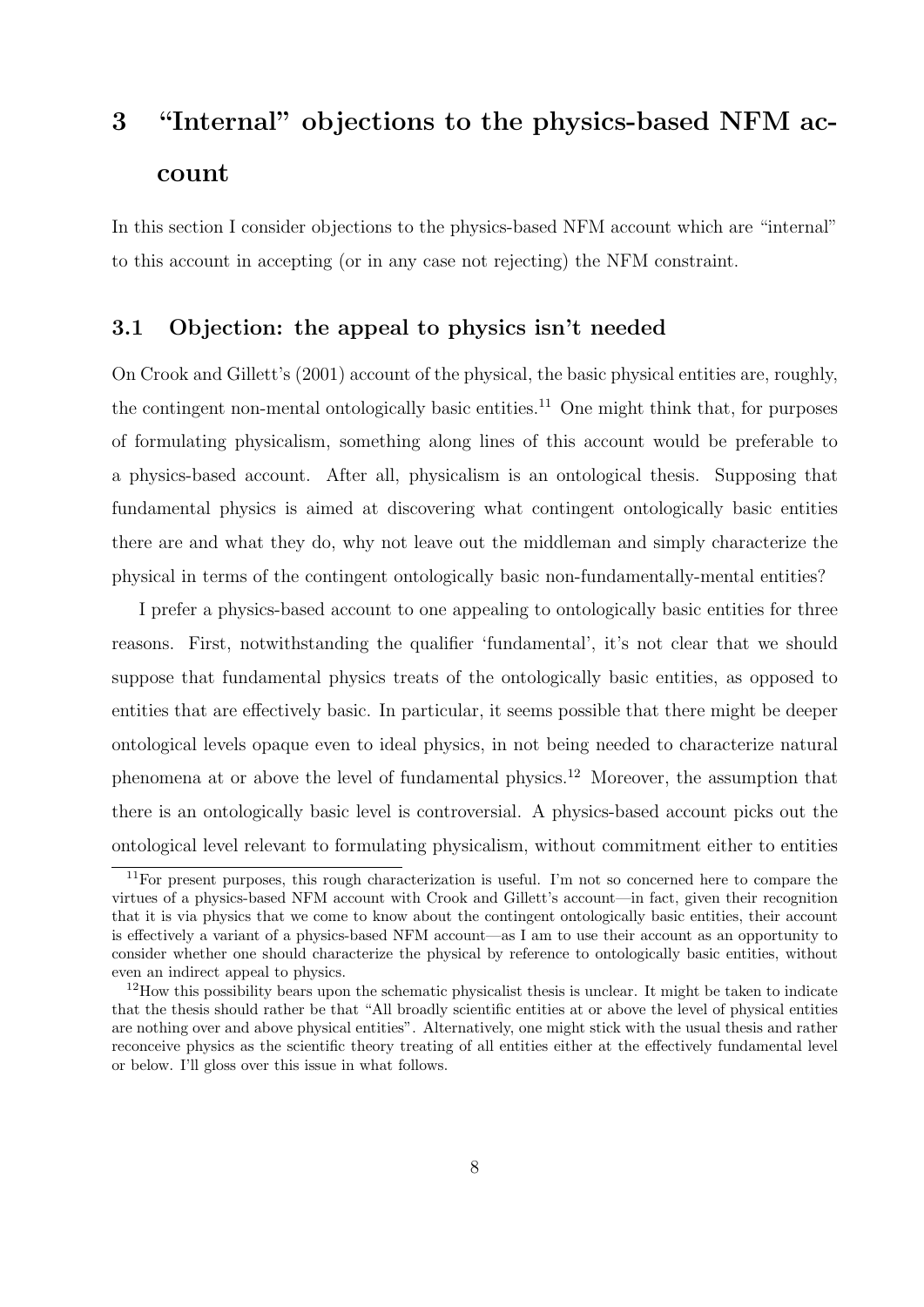on that level being ontologically basic or to there being an ontologically basic level.<sup>13</sup> Second, a physics-based account gives us some concrete handle on what entities are at issue in the physicalist's thesis. For this reason, I would also resist Montero's (1999) suggestion that the appeal to the physical in the physicalist's thesis be replaced with an appeal to the fundamentally non-mental. Third, physicalists traditionally allow that certain ontologically non-basic entities (e.g., protons) that are simple combinations of physical entities (e.g., quarks) are physical, as opposed to just physically acceptable; so even putting aside the possibility of deeper ontological levels, there is no pressing reason to require that physical entities be ontologically basic.

### 3.2 Objection: the appeal to future physics isn't needed

Though most attempts to resolve Hempel's dilemma take for granted that one can't characterize the physical in terms of current physics, Melnyk 1997 makes an interesting case for doing so. This approach, were it to work, would have the advantage of satisfying the NFM constraint without explicitly imposing it, since current physics does not posit mentality as a fundamental feature of either simple or complex entities.

Melnyk starts out (p. 623) by noting that the first horn worry proceeds from a pessimistic induction from the failings of past theories in physics to its being very likely that current physics is both false and incomplete; in which case a current-physics-based physicalism is very likely false; in which case one should reject physicalism. Melnyk's strategy is "to challenge its final step, that is, the inference that a physicalist should abandon physicalism just because physicalism is very likely false" (p. 624). Rather, he supposes that physicalists may take the same attitude toward the hypothesis of physicalism that scientific realists take toward what they regard as the best of current scientific hypotheses. He first defines what he calls the 'SR attitude':

(SR) To take the SR attitude toward a hypothesis is (1) to regard the hypothesis as true or false in virtue of the way the mind-independent world is, and (2) to assign the hypothesis a higher probability than that of its relevant rivals.

<sup>&</sup>lt;sup>13</sup>Hence I disagree with the letter of Loewer's (2001) remark that "[Physicalism] does imply that the only fundamental properties, events, and individuals are those of fundamental physics" (p. 43), though I agree with its (intended) spirit that physicalism implies that there are no fundamental entities above the level of fundamental physics.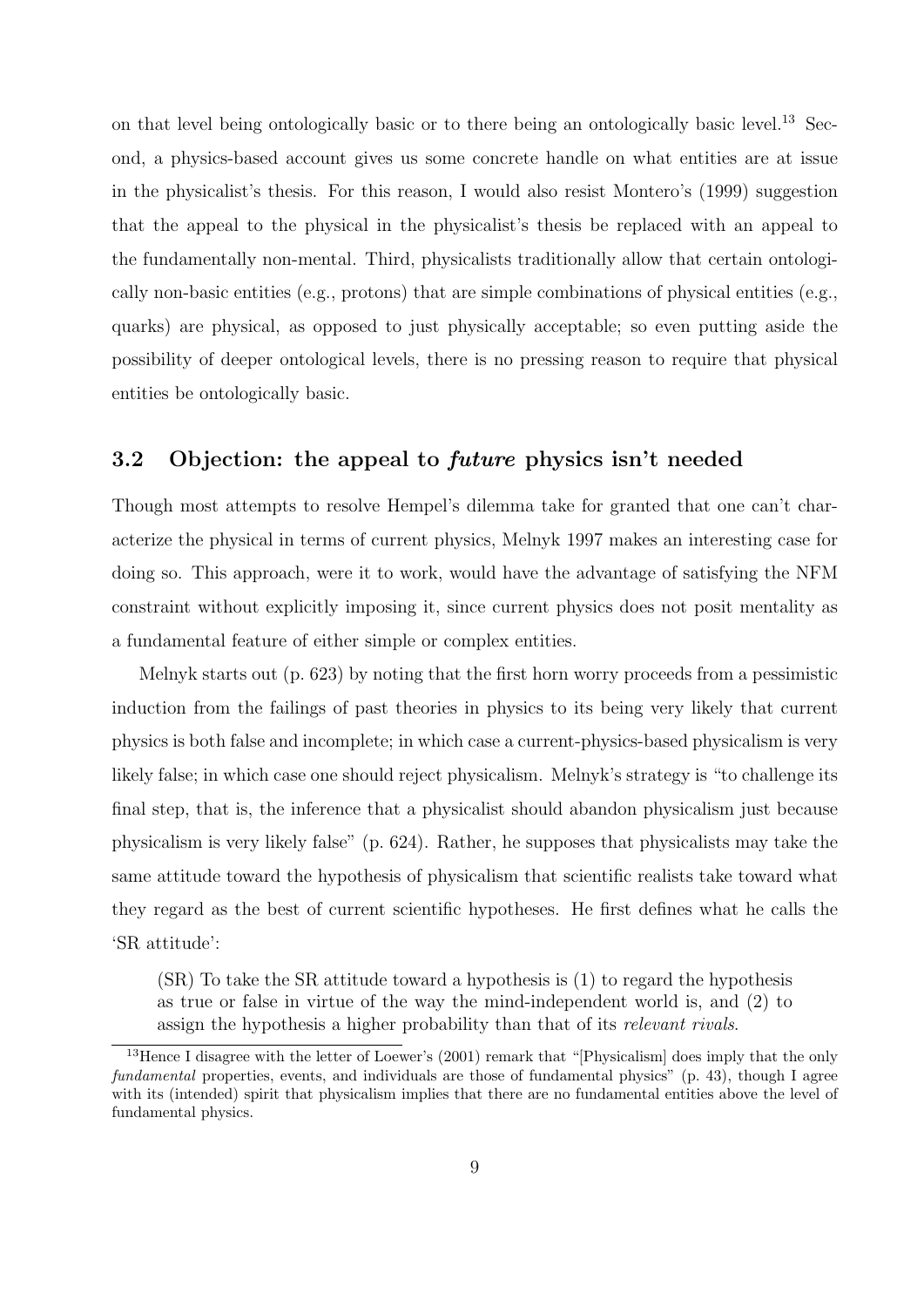where a hypothesis' relevant rivals are defined as follows:

(RR) Hypothesis  $H_1$  is a relevant rival to  $H_2$  iff (a)  $H_1$  is sensibly intended to achieve a significant number of  $H_2$ 's theoretical goals; (b) the hypothesies,  $H_1$  and  $H_2$ , fail to supervene on one another; and (c)  $H_1$  has actually been formulated.

Per RR, the relevant rivals to a hypothesis  $H$  will not include the sheer negation of the hypothesis  $\neg H$ , since  $\neg H$  could not sensibly be intended to achieve the theoretical goals of H (so Melnyk convincingly argues). But then, since taking the SR attitude toward a hypothesis only requires regarding it as more likely to be true than its relevant rivals, and since these rivals will not include  $\neg H$ , it is possible to take the SR attitude toward a hypothesis without regarding it as likely, much less very likely, to be true. Supposing that the SR attitude can be identified with the attitude that scientific realists take towards what they regard to be the best current scientific theories, and that physicalists can take a similar attitude towards physicalism, a response to the first horn of Hempel's dilemma can be given:

Let physicalism be formulated in terms of current physics. Then, given that a physicalist is simply someone who takes the SR attitude toward physicalism, the mere fact that the history of physical theorizing makes physicalism unlikely to be true provides no reason by itself to abandon being a physicalist; one can remain a physicalist, just so long as physicalism, though unlikely, is still more likely than its relevant rivals. (p. 632)

The problem with Melnyk's response, as I see it, concerns his argument that scientific realists do, in fact, hold the SR attitude as defined above towards what they take to be the best scientific theories. Here Melnyk argues (convincingly) that the scientific realist's attitude toward a given hypothesis doesn't require that they assign a high probability to that hypothesis; then concludes that "In the absence of any further reason for insisting on a high-probability requirement, [the] identification of the SR attitude with the attitude that those who have broadly scientific realist and antirelativist intuitions take toward what they regard as the best of current scientific hypotheses can stand" (p. 631). But the conclusion doesn't follow; for even though Melnyk is right that the attitude a scientific realist  $S$  takes toward a hypothesis H doesn't require that S assign H a high probability, neither does it require that S assign  $H$  a probability that is higher than those of its relevant rivals. This is the case, in particular, for current physics, understood as comprising our best theories of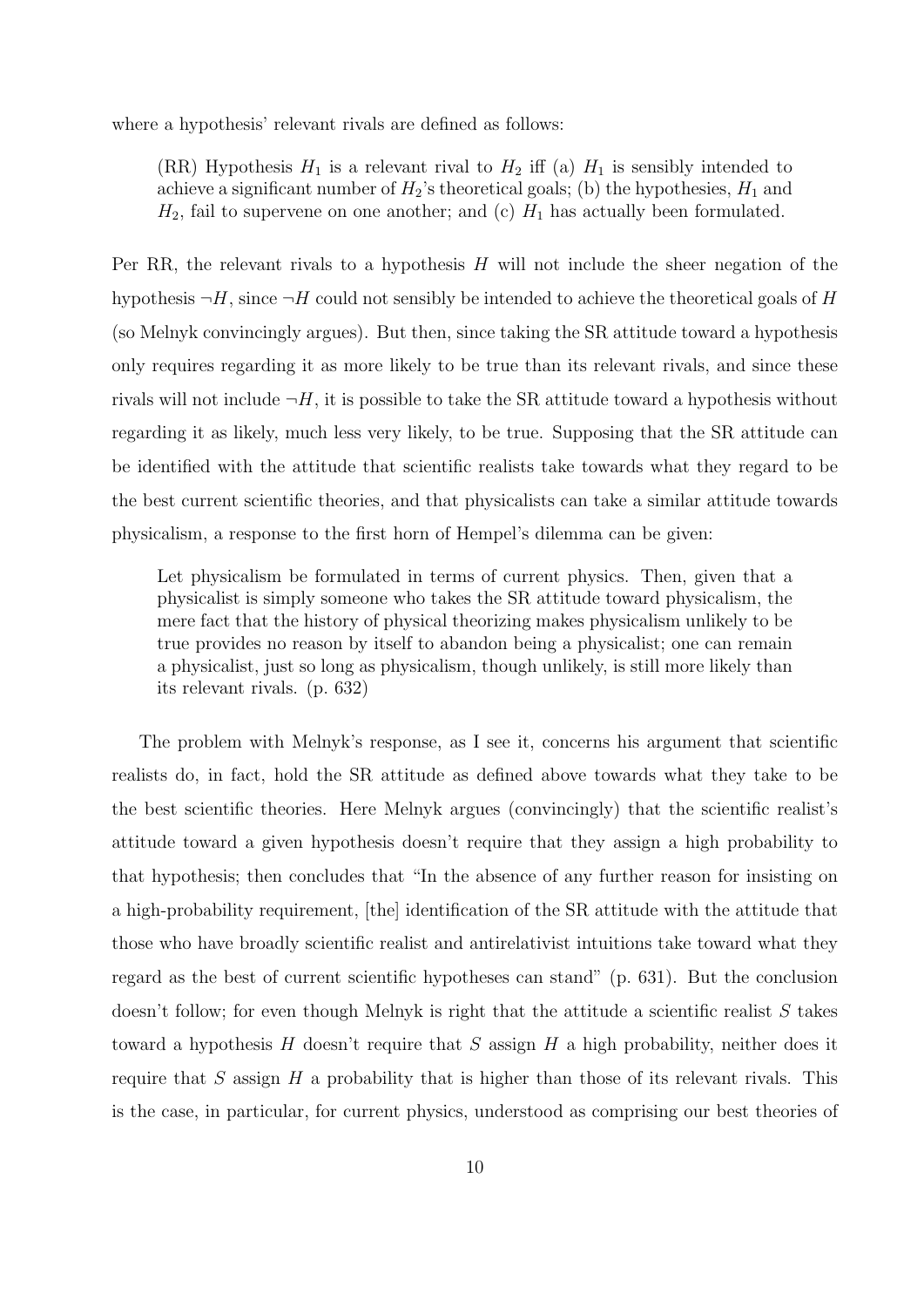the fundamental interactions: the quantum gauge theories comprising the Standard Model (treating of the electromagnetic, weak nuclear, and strong nuclear interactions), and GTR (treating of the gravitational interaction). Supposing, as is surely correct, that scientific realists take the characteristic attitude toward current physics, doing so cannot require their thinking that current physics is more likely than its relevant rivals; for since the Standard Model and GTR are inconsistent, current physics is, strictly speaking, false; and it makes no sense, given the standard axioms of probability, to speak of a false theory as being more likely than its relevant rivals. So the scientific realist's attitude toward their favored scientific theories cannot be understood in terms of SR, and neither can the physicalist's toward physicalism.

It rather seems that the attitude that scientific realists have towards their favored theories is that these, while usually false (hence with probability 0), are on the right track. Call this the 'SR\* attitude'. The SR\* attitude seems perfectly rational; and a physicalist could certainly take this attitude towards a physicalism appealing to a characterization of physical entities in terms of current physics. But Melnyk rejects understanding physicalism in terms of the SR\* attitude on grounds that the associated notions of verisimilitude or approximate truth are difficult to explicate:

[O]ne could say that a physicalist is someone who holds that physicalism, while literally false, is nevertheless closer to the truth, a better approximation to the truth, than its rivals. But [this suggestion] can only be as good as the account of verisimilitude or approximation to the truth on which it relies, and these notions are notoriously hard to explicate satisfactorily. (p. 624)

An additional worry is that any satisfactory way of explicating these notions will need to provide some means of comparing what a given theory says with the truth—where, in scientific contexts, this access to the truth must needs proceed by reference to a theory whose claim to the truth is better than that whose approximate truth is being assessed.

Consider, for example, one of the few accounts of verisimilitude not seen as a clear failure, due to Newton-Smith (1981). This account provides a means of assessing when a theory  $T_1$ has greater verisimilitude than another theory  $T_2$ , roughly by comparing the number of truths among the list of consequences  $t_1$  and  $t_2$  of  $T_1$  and  $T_2$ , respectively. But how do we know which consequences are true?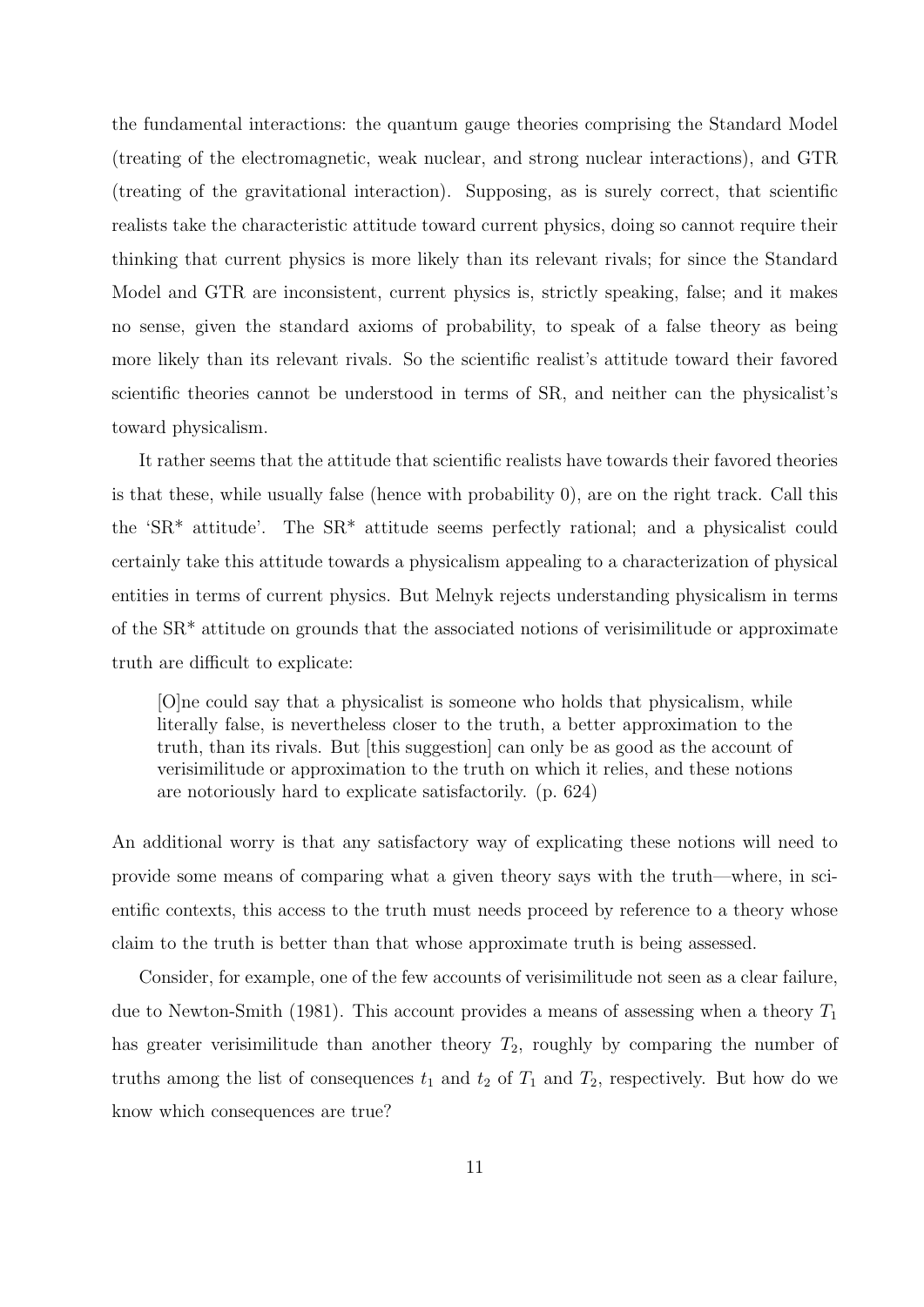Of course, deciding which sentences in  $t_1$  and  $t_2$  is no easy matter [...]. So Newton-Smith proposes that the only practical way to judge their truth is from the perspective of some third theory  $T_3$ , a plausible candidate for which would be a theory that we presently regard as true. (Curd and Cover 1998, p. 1256)

It's unclear how this account could be used to assess the relative verisimilitude of rival fundamental physical theories  $T_1$  and  $T_2$ , since presumably there won't be any third theory  $T_3$  "that we presently regard as true" from the perspective of which we could judge the truth of the sentences in  $t_1$  and  $t_2$ . We could make sense of this process of comparison, at least as an abstract possibility, if we take  $T_3$  to be *future* or *ideal* fundamental physical theory. But then (besides the fact that we aren't actually in a position to occupy the perspective of  $T_3$ ) making sense of the approximate truth of fundamental physical theories will require reference to future (ideal) versions of those theories. So though we can understand physicalists as taking the SR\* attitude towards a physicalism based in current physics, if a full account of the notion of approximate truth at issue in this attitude makes reference to future (ideal) versions of current physics, this strategy will not vindicate a current-physics-based account of the physical. In particular, physicalists characterizing the physical in terms of current physics will still face the worries associated with Hempel's second horn. Moreover, in order to avoid the most pressing of these worries, they will have to explicitly impose the NFM constraint.<sup>14</sup>

### 3.3 Objection: the imposition of constraints is ad hoc

In discussing the physics-based NFM account, Montero (2001) remarks:

The middle ground [of] leaving the job of making all substantial ontological hypotheses up to the scientists except for the hypothesis that the mental is not

<sup>&</sup>lt;sup>14</sup>Even if current physics happened to be true and complete, the NFM constraint would need to be imposed. For a characterization of the physical defined only in terms of current physics would fail to provide a basis for intuitions concerning what entities do and do not count as physical in counterfactual situations where the true physics is different from ours; and relatedly, for intuitions concerning whether physicalism is or is not true in such situations (see Stoljar 2001). The natural response on behalf of either current- or future-physics-based accounts of the physical, is to allow that, in counterfactual reasoning, worlds containing entities that are relevantly similar to the actual physical entities also count as physical; and we can assess whether or not physicalism is true in such a world by considering whether all the broadly scientific entities at that world are nothing over and above the entities that count as physical at that world. But again, in order to preserve physicalism's contrast with proto-psychism and emergentism, the relevant respects of similarity cannot extend to embrace entities that are fundamentally mental. So counterfactual reasoning about the physical provides further reason to impose the NFM constraint, for either kind of physics-based approach.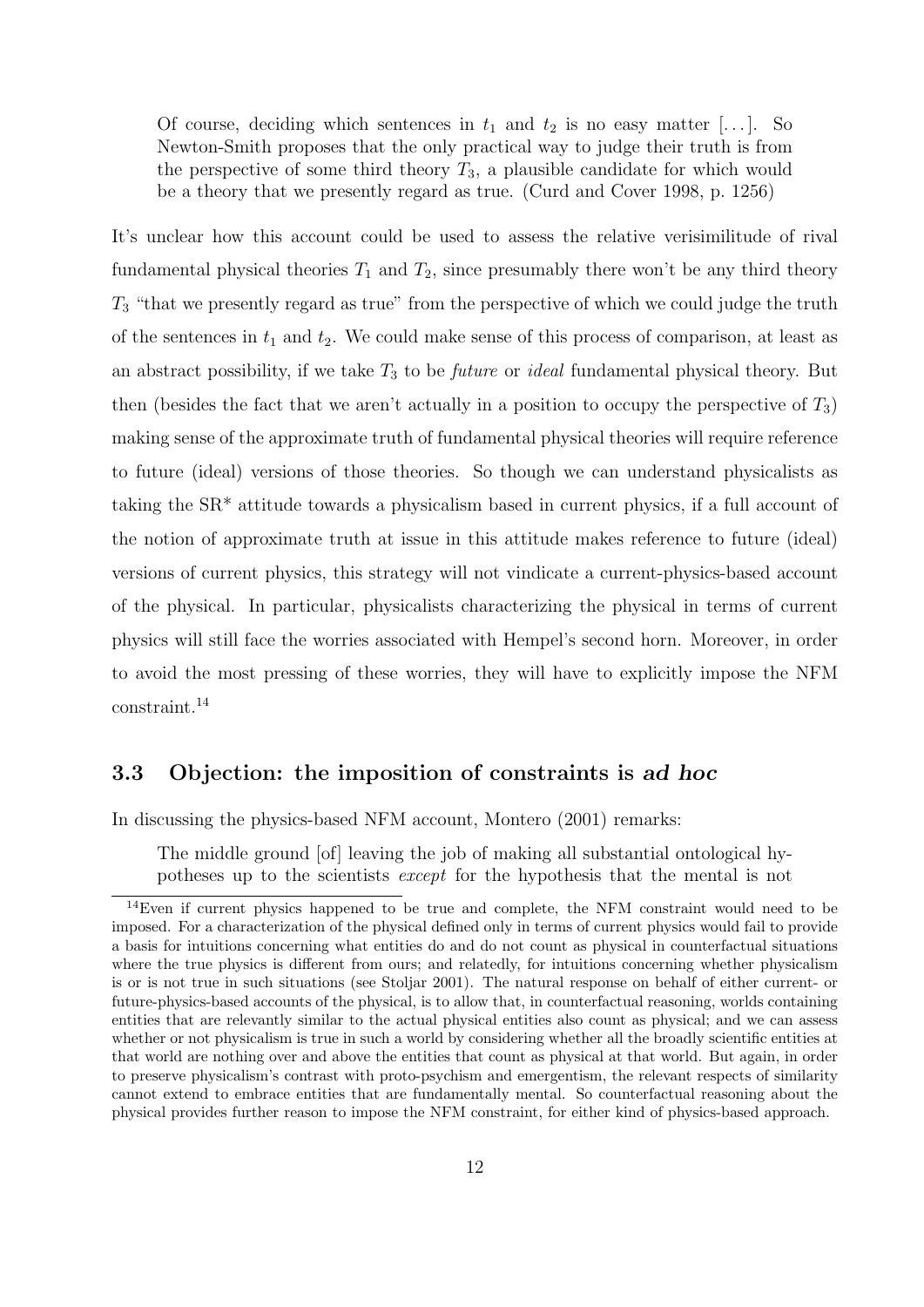fundamental, seems oddly ad hoc. Why should this bit of a priori reasoning be allowed and not others? (p. 71)

Montero's remarks are, in context, intended to call into question the strategy of combining the NFM constraint with the physics-based strategy: in her view the imposition of this constraint "is really the whole game" (to which I respond as I did in §3.1). But one can also extract from Montero's remarks the worry that there might be other features, besides simply "the mental", that any adequate account of the physical (adequate for formulating physicalism, that is) should rule out. Suppose that in ruling out fundamental mentality we take ourselves to have ruled out as fundamental the two traditional "marks of the mental"; namely, qualitative experience and intentionality (the ability to represent what needn't exist). There remain other features of reality that surely should also be ruled out as both physical and fundamental—for example, the moral and the aesthetic. If we were to find out that entities at relatively low orders of constitutional complexity were moral agents, or that aesthetic responses involved a new fundamental interaction or force, then this would plausibly falsify physicalism. So shouldn't those endorsing a physics-based account of the physical also impose a no fundamental morality constraint and a no fundamental aesthetics constraint, among other constraints?

The worry, however, is that doing so threatens to lead to an ad hoc and unsystematic account of the physical. What, after all, are mentality, morality, and aesthetics supposed to have in common, that rules them out as being fundamental? If constraints are introduced on a case-by-case basis, as opposed to being generated out of some more fundamental principle, then this lack of unity will infect the associated account of the physical, and in turn the associated account of physicalism.

Certainly the physicalist will want to rule out the moral and the aesthetic as being fundamental. As I see it, the proponent of a physics-based NFM account has two broad strategies for accommodating this fact.

First, they can bite the bullet and accept that their account of the physical will likely appeal to an unsystematic list of constraints, but maintain that doing so is acceptable, because (1) the resulting lack of systematicity is "swamped" by the unity associated with the appeal to physics, such that the resulting account of the physical has sufficient unity to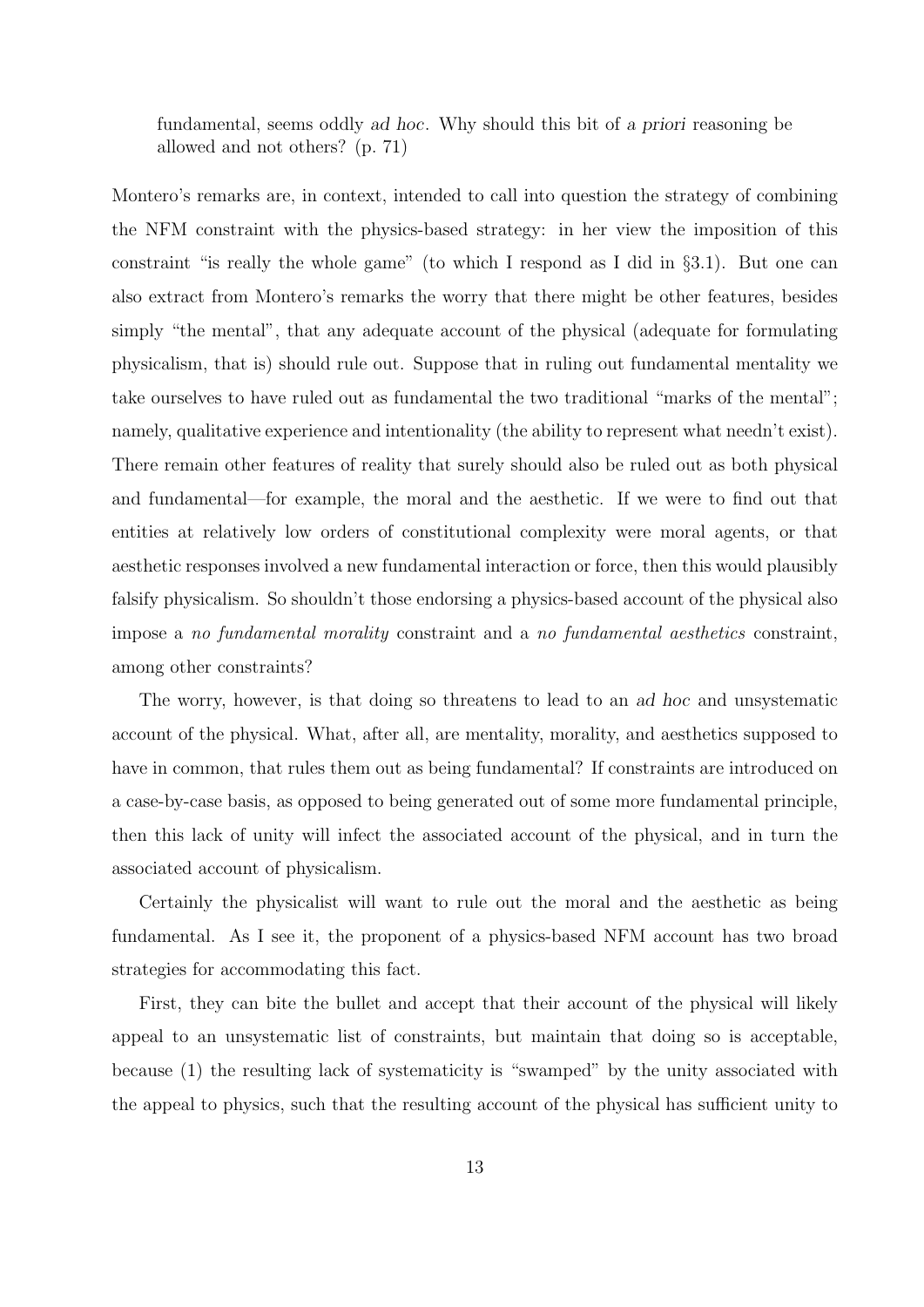serve as a plausible basis for formulating physicalism; and because (2) the alternative (that is, defining the physical without imposing whatever constraints are needed) is fatal, in that it results in an account of the physical that renders physicalism compatible with various of its traditional rivals.<sup>15</sup>

Second, they can attempt to identify some one or few number of features common to those seemingly diverse entities that are to be excluded as fundamental, that would show that the associated constraints were not, after all, ad hoc. This is my preferred strategy, for I am inclined to believe that all, or nearly all, the entities that physicalists would find it important to exclude as fundamental will have in common that mentality is a precondition of their existence, in a strong sense according to which their existence is to some degree constituted by a conscious mind.<sup>16</sup> So, for example, it seems it seems reasonable to suppose that mentality is a precondition of moral agency, in that only cognizing entities are capable of grasping moral concepts and associated truths (if such there be), and deciding to act (or not act) in accordance with these concepts and truths. Similarly it seems reasonable to suppose that mentality is a precondition of aesthetics, in that only cognizing entities are capable of grasping aesthetic concepts and perceiving, creating, and responding to aesthetic states of affairs. And more generally, it seems reasonable to suppose that mentality is a precondition of any normative states of affairs, in that only cognizing entities are capable of grasping normative concepts and making corresponding judgments of value.<sup>17</sup>

For some very wide swath of the entities entering into the proposed constraints, then, it seems reasonable to suppose that there is an underlying commonality having to do with each having mentality as a precondition of their existence.<sup>18</sup> This commonality enables the

<sup>&</sup>lt;sup>15</sup>The adequacy of this response will depend on whether physicalism really must be so incompatible.

<sup>&</sup>lt;sup>16</sup>So, for example, it would not suffice for the sort of precondition of mentality at issue here that, e.g., moral agency could be instantiated in a non-conscious entity so long as a thinking being existed somewhere in the world.

<sup>&</sup>lt;sup>17</sup>Obviously, a full defense of these claims would involve arguing that, e.g., moral properties are not appropriately taken to be occurrent dispositional properties of entities not possessing mentality (unless this status as "moral" has been bestowed upon them by an entity bestowing mentality, as with an immoral document). I think this last is plausible roughly for the same reason that I think it is not appropriate to take the property of "being aesthetically pleasing" to be an occurrent dispositional property of a rock that has never been seen by creatures capable of aesthetic response. Such a full defense is obviously beyond the scope of this paper.

<sup>18</sup>It may even be that we can "reduce" the set of constraints even further—to basic conscious awareness, understood as a precondition for both qualitative experience and intentionality, along with all those normative and other entities having qualitative experience and/or intentionality as preconditions of their existence.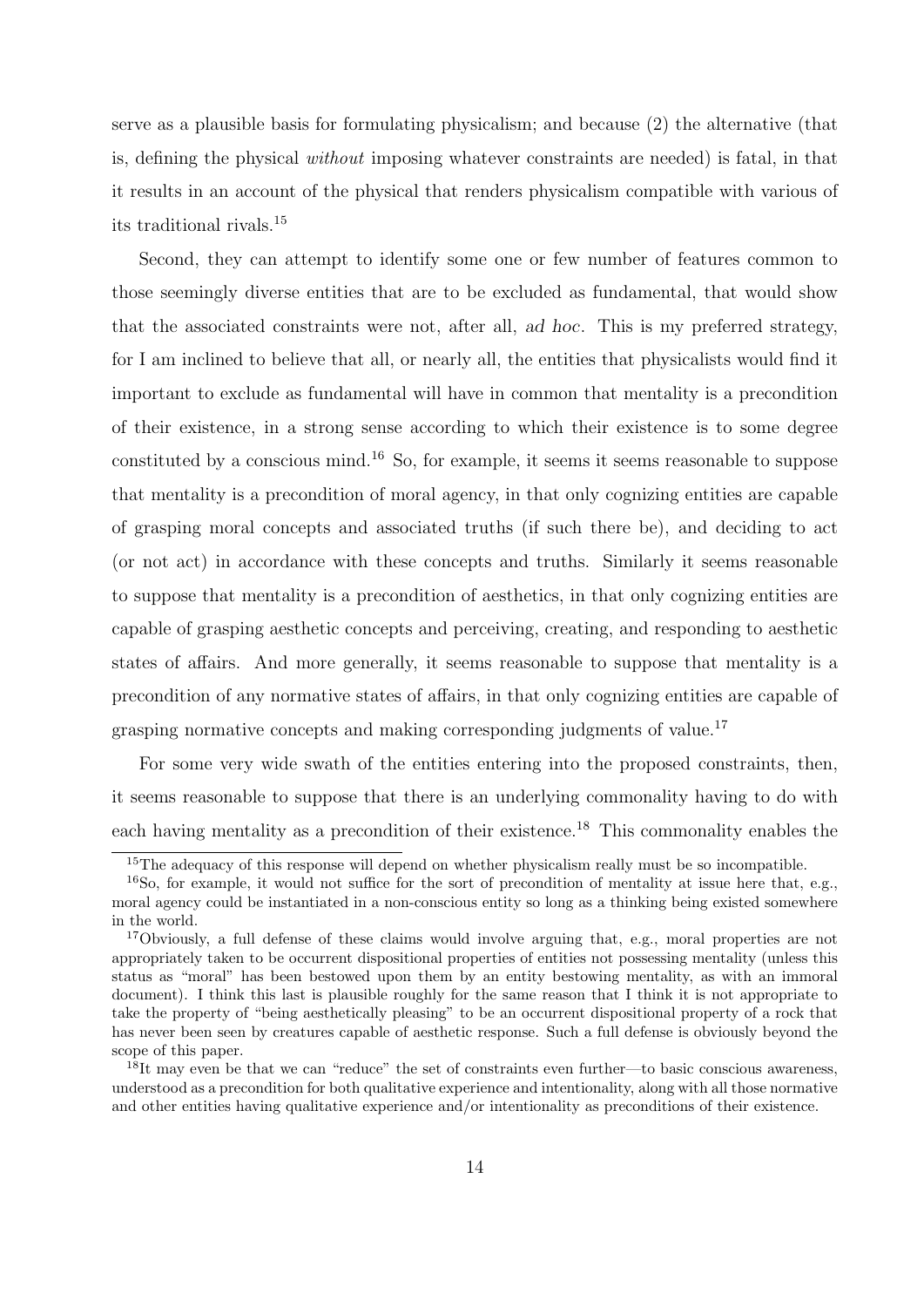proponent of the physics-based NFM account of the physical to provide a unified explanation, appealing only to the NFM constraint, of why a wide variety of seemingly diverse entities should be ruled out as fundamental on any adequate account of the physical.

What about fundamental miraculous powers—shouldn't they also be ruled out? Here the proponent of a physics-based NFM account has some choices. First, it is plausible that the characterization of physics as a scientific theory is sufficient to rule out the future posit of entities with fundamental miraculous powers. Second, it might be that the NFM constraint would also rule out fundamental miraculous powers. Whether this was so would depend on what it is for a power to be miraculous. Miracles violate laws, but what is the source of the violation? Traditionally, miracles are brought about by force of will of sentient beings (e.g., gods or angels), in which case the having of miraculous powers presupposes mentality, and such powers are ruled out by the NFM constraint. Third, if miraculous powers are not ruled out by physics alone, and can occur without mentality—if there might be sub-atomic "interferers" whose participation in the causal nexus was precisely that of intermittent "spoiler"—then it seems to me that neither physicalists nor their rivals would find the designation of such entities as physical particularly problematic, in which case no constraint would be needed.

Of course, there might be other entities that a physicalist might want to rule out as fundamental, that are not obviously ruled out by either the NFM constraint or by the characteristics of physics. If so, then it might be that the proponent of the physics-based NFM account would have to impose one or more additional constraints. This would involve some loss of systematicity, but given that most constraints can be treated as above, biting this bullet needn't be particularly painful.

### 3.4 Preliminary conclusion

I conclude that, given that one accepts the NFM constraint, the physics-based NFM approach is a good bet: it avoids the most worrisome aspect of Hempel's dilemma, characterizes the physical in a fashion that is both defensible and systematic, and provides a basis for formulating physicalism as incompatible with both proto-psychism and emergentism.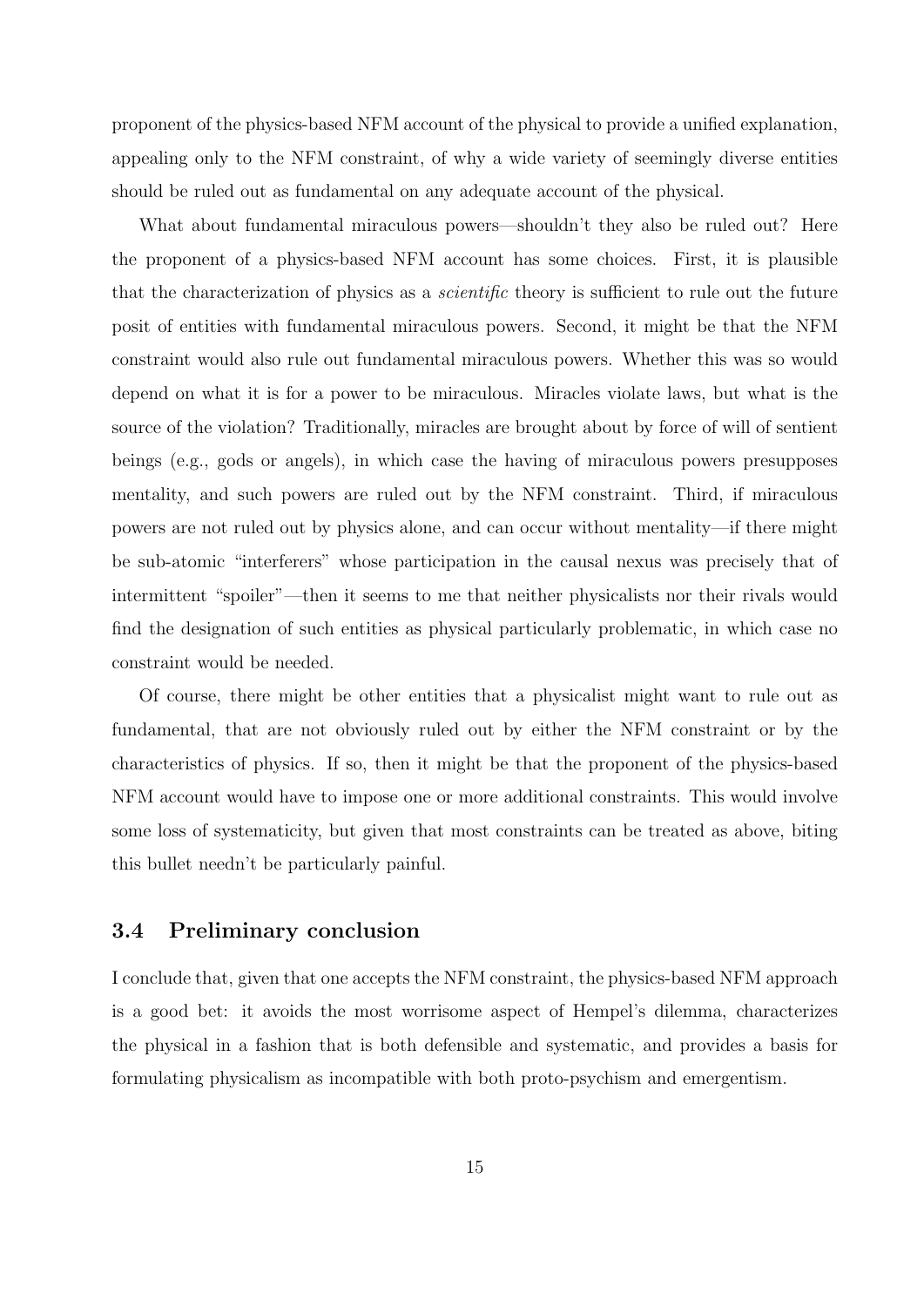## 4 An "external" objection to the physics-based NFM constraint

I turn now to a sort of objection to the physics-based NFM account which is "external" to the account in rejecting the imposition of the NFM constraint, and which is encoded in competing accounts of the physical that do not impose the constraint. My focus will be on Dowell's (2005) physics-based IFT ('integrated fundamental theory') account.

### 4.1 Hempel's dilemma and Dowell's physics-based IFT account

Dowell understands the second horn of Hempel's dilemma as invoking the worry is that "if physicalism is the thesis that there's nothing over and above the posits of ideal physics, then physicalism lacks determinate content" (p. 1). As noted, I don't think that this is much of a worry, but that is mainly because I agree with Dowell that it may be avoided by attention to various definitive characteristics of physics:

A fully fleshed-out version of a formulation in terms of ideal physics must go on to identify what makes a physical theory physical.  $[\ldots]$  [T]he best method for fleshing out such a view begins by tying being a physical theory to being a theory with the hallmarks of scientific theories and then identifies physical theories among the scientific ones by their characteristic subject matter, roughly, the world's most fundamental elements. (p. 2)

Dowell is also sensitive to the reading of Hempel's dilemma according to which the worry is that a future-physics-based account of the physical threatens to render physicalism trivially true; and in order to avoid this triviality she aims to show that a physics-based IFT account will exclude at least some entities whose existence would intuitively falsify physicalism. In particular, she is concerned to exclude entities with miraculous causal powers.<sup>19</sup> Among the hallmarks that Dowell takes to be characteristic of scientific theories is that their subject matter fits into a unified pattern of laws, which serve as a basis for explanation and prediction. But then there is no danger that future physics will posit entities with miraculous causal

<sup>19</sup>Hence Dowell faults Poland's physics-based account as being compatible with the existence of entities that are intuitively physically unacceptable—namely, occupants of space-time with miraculous powers. As such (p.c.) Poland's account "doesn't get the extension of "the physical" right and makes physicalism true in cases in which it isn't".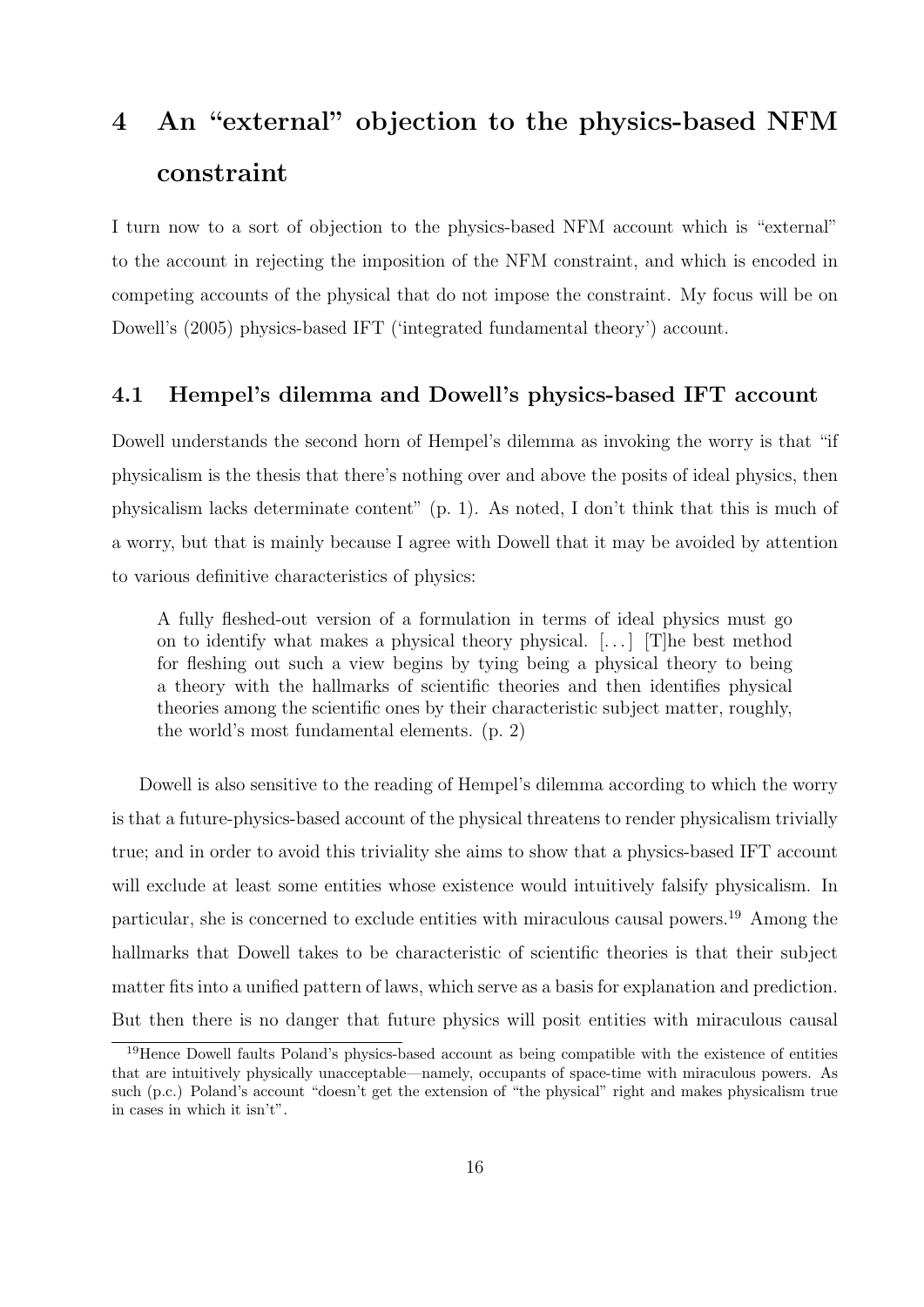powers, for our notion of such entities is "such that their nature is incompatible with the kind of prediction and unified explanation that's available for the posits of physical theories" (p. 11). More generally,

[O]n the present account anything whose existence and behavior can neither itself be explained and predicted nor figure in explanations and predictions is incapable of being integrated into the complete and ideal theory in the present sense and so is non-physical and its existence falsifies physicalism. Given this, the content of physicalism in the present, science-based sense is both determinate and falsifiable and so that content is not trivial  $[\dots]$ . (p. 12)

Hence Dowell's strategy of making explicit the form of the physics at issue in a physics-based account of the physical has the nice feature of also ruling out certain untoward contents of future physics, in the process avoiding the indeterminate content and triviality readings of Hempel's dilemma.

On the other hand, the physics-based IFT account does not avoid that reading of Hempel's dilemma on which it primarily invokes the worry that future physics might posit entities with fundamental mentality. For so long as such entities could be appropriately integrated into a law-governed and explanatory theory of fundamental entities, they could, according to the IFT account, be physical. And though certain mental entities—those involved in the having of free will, if such there be—might be incompatible with such a theory for much the same reason as miraculous causal powers are, other mental entities—qualitative experiences, psychological attitudes, moral agents, aesthetic responses, and so on—might well be sufficiently law-governed that, on some admittedly unlikely course of scientific progress, they ended up being part of future physics. And so Dowell acknowledges:

There's nothing in the very idea of a posit of our complete and ideal scientific theory of our world's most fundamental elements that rules out that some mental properties are among those posits. That means that, on the present view, it is not a priori that no mental property is among the basic physical ones. (p. 2)

A physics-based IFT account thus indirectly involves rejecting the NFM constraint; and hence renders physicalism compatible, in principle, with versions of proto-psychism and emergentism.<sup>20</sup>

<sup>20</sup>As per Campbell's earlier remarks, Poland's account is also so compatible.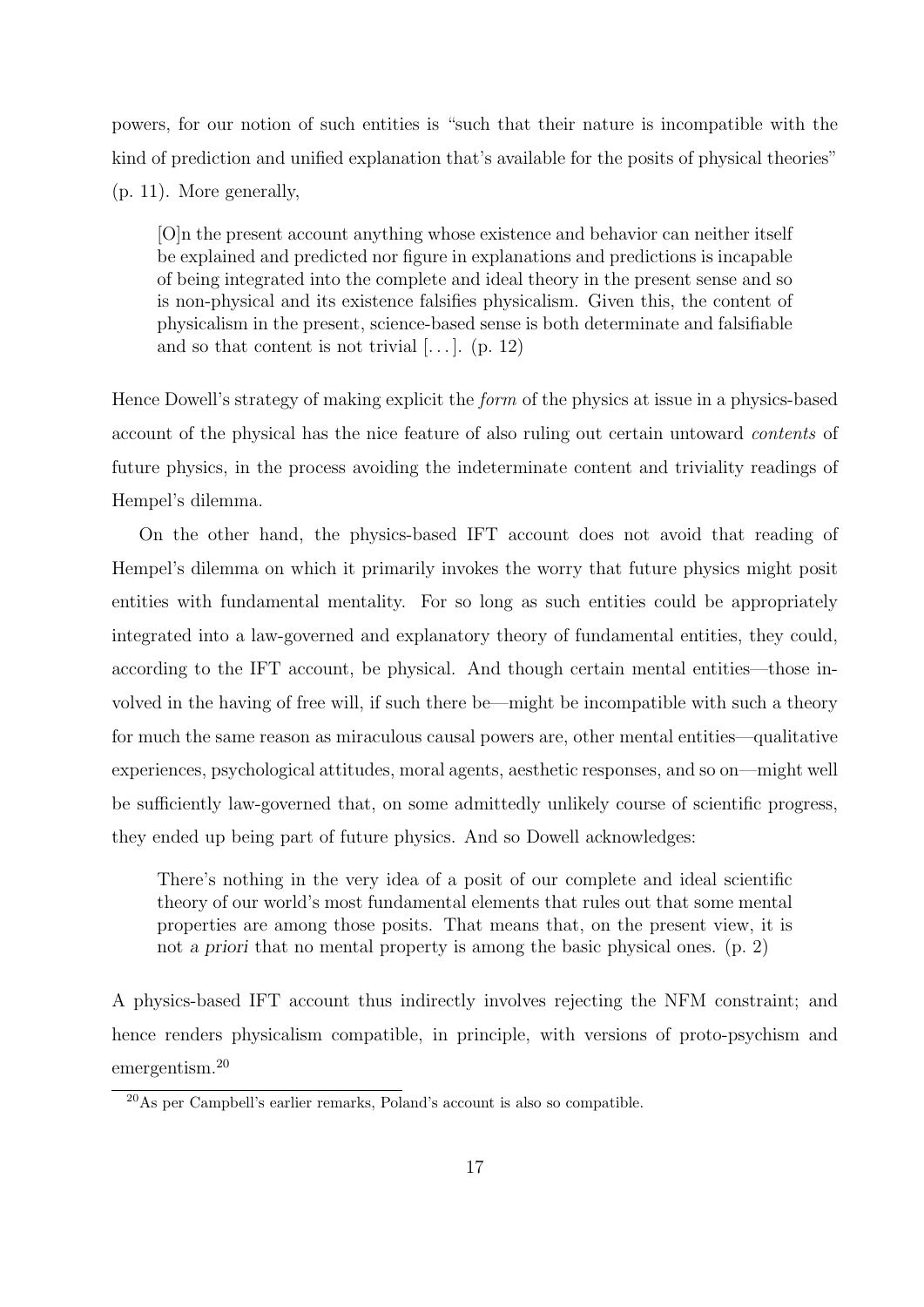Dowell also acknowledges that some might see this consequence of her an account as constituting a reductio, but resists this route to rejecting her account, for two reasons. First, she has an alternative explanation for why people have thought that the physical could not be fundamentally mental: "[W]e should ask: Why do we think its turning out that quarks are conscious is its turning out that physicalism is false? The answer, I think, is that we think it incredible that our ideal physical theory should say so" (fn. 28). In other words, those accepting the constraint have inappropriately interpreted an unlikely possibility as being a definitive characteristic, where the claim that a characteristic is definitive is taken to indicate that it is a priori that the physical could not turn out to be fundamentally mental. Second, if those accepting the constraint want to resist such a deflationary explanation, then they owe her an account of the source of the supposed a priori incompatibility, that shows why it isn't open to her to maintain that it is rather a posteriori that the physical is not fundamentally mental. Since she has an apparently coherent story to tell about how it could be that the physical turned out to be fundamentally mental, such an argument for a priori incompatibility presumably isn't obvious (p. 14). And this leaves the ball in her opponent's court.

### 4.2 Two unavailable routes to deflecting the objection

Dowell's interpretation of the second horn of Hempel's dilemma as only consisting of the indeterminate content and triviality readings, and her rejection of the NFM constraint as any part of her physics-based IFT account, constitute indirect objections both to my preferred reading of the the second horn, and to the imposition of the NFM constraint in my preferred physics-based account. The two objections effectively come to the same thing, however, since both turn on the denial of the supposition that physical entities can't be fundamentally mental. Accordingly, it isn't open to me to deflect her objection by rejecting her account, on grounds that it doesn't avoid my preferred reading of Hempel's dilemma!

Neither can Dowell's account be rejected on grounds that, in allowing that physicalism is compatible with various forms of dualism, it floats entirely free of traditional preoccupations of physicalists. It's true that her account does not preserve—except as an a posteriori dispute—the rivalry between physicalism and proto-psychism, on the one hand, and emer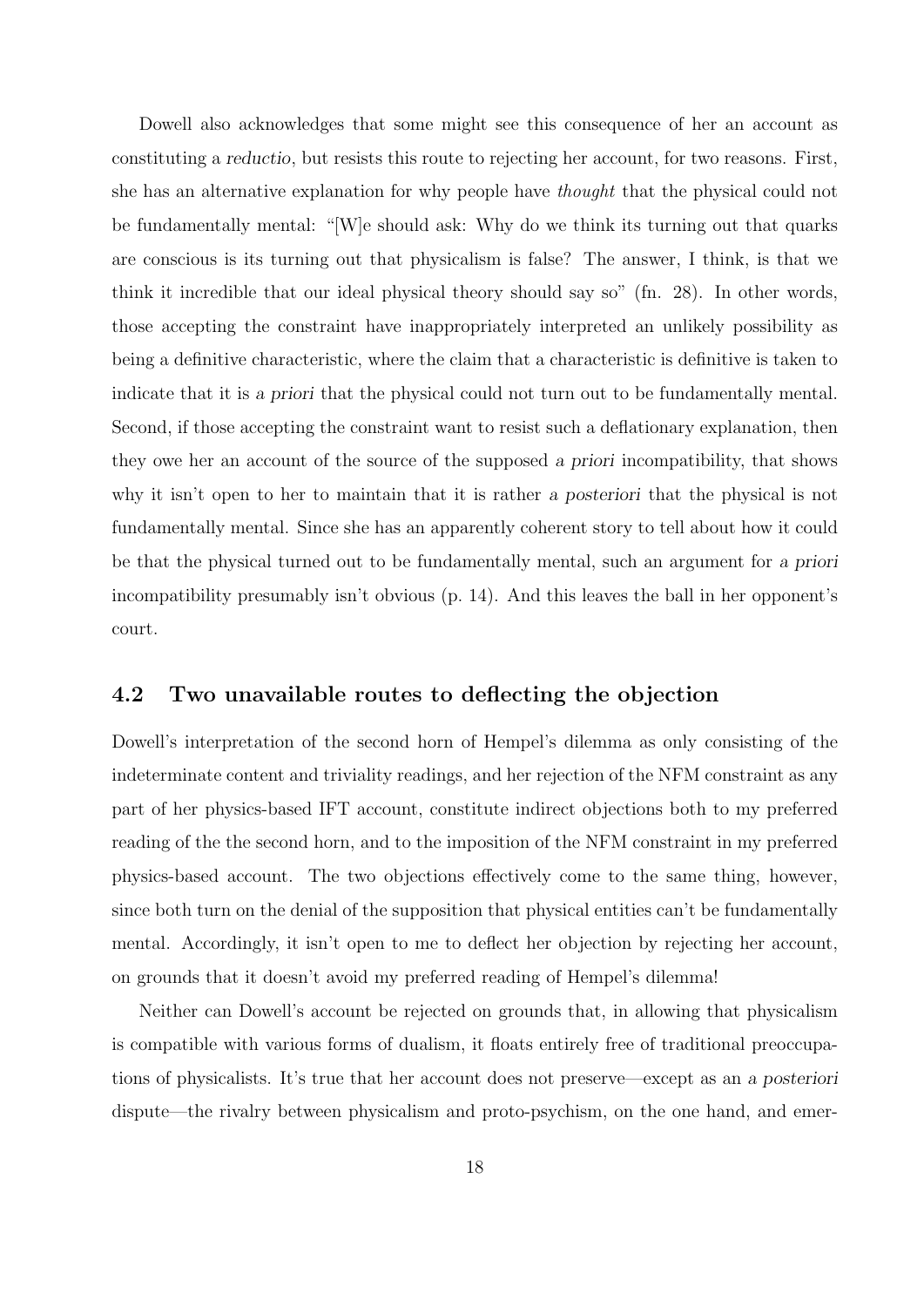gentism, on the other; and later I will argue that this is, for purposes of making sense of the sort of problematic characteristic of contemporary physicalism, a fatal flaw. But it does preserve one rivalry: that between physicalists and so-called "vitalists"; and more generally, an important historical time-segment of those who self-identified as physicalists. Here it's worth recalling that Carnap, along with Neurath, introduced the term physicalism into philosophical discourse, and at the time (according to Gates 2001, p. 251), the term "seemed theirs to define". Physicalism has undergone various changes from its logical positivist beginnings, but in any case there's little doubt that Carnap, Neurath, Reichenbach, and other associates of the Vienna Circle assumed that physicalism involved commitment to lawfully integrated fundamental theory, both as a concomitant of their commitment to the unity of science and as part of their preferred approach to scientific explanation as requiring laws (eventually codified in Hempel's Deductive-Nomological and Inductive-Statistical accounts; see Hempel 1965), according to which every genuine scientific explanation must include at least one empirical law in its explanans.

In particular, the Vienna Circle's rejection of Driesch's "vitalist" account appears to have been specifically motivated by such concerns (see Carnap 1966 for discussion). Driesch's account was inspired by his pioneering research into embryology and limb regeneration in sea urchins: having noted that embryonic cells, up to a certain stage of development, could become any kind of cell in the mature animal, he proposed that every living organism possesses an 'entelechy' responsible for directing the development of the organism and for maintaining its integrity. Entelechies were also supposed to explain psychological phenomena—especially free will. Both cases had in common, according to Driesch, that the phenomena at issue could not be predicted on the basis of the laws of physics and chemistry. For present purposes, what is most important about Driesch's view is that it was considered anti-physicalistic by Carnap and others in the Vienna circle, not because it involved fundamental mentality, but rather because it was not lawlike:

Carnap and Reichenbach could not accept that Driesch's entelechy theory really explained anything. In defending the entelechy theory against this accusation, Carnap recalls Driesch retorting that his introduction of the term entelechy to explain the behavior of organisms was no different from physicists introducing the term *magnetism* to explain the behavior of magnets and bits of iron.  $[\,\ldots\,]$ Carnap responded by pointing out that the cases are relevantly different. For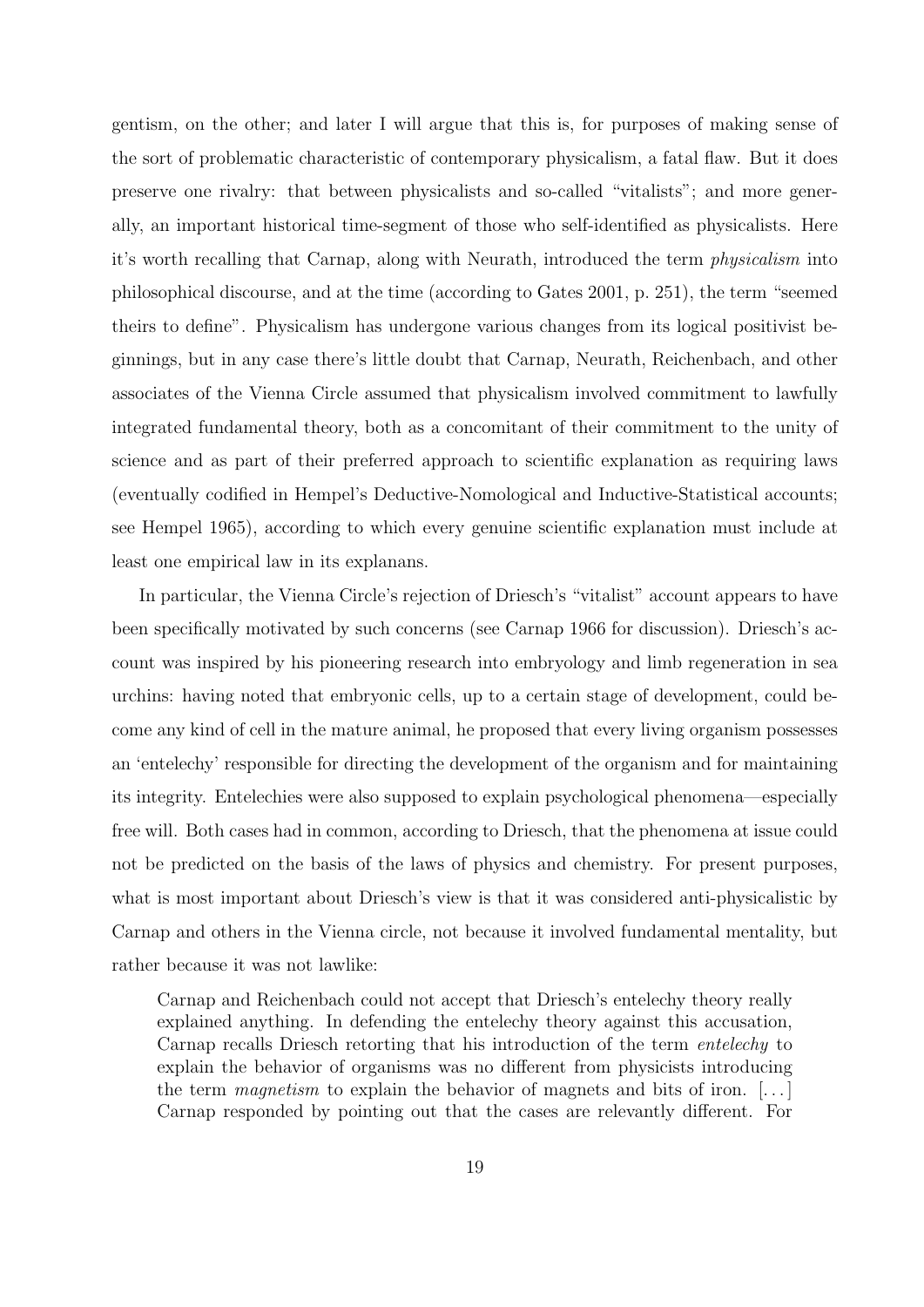when physicists introduced the term *magnetism*, they did not simply posit the existence of an unobservable entity; they also specified laws that magnetized bodies must obey. These laws can be used to make predictions that can be tested by experiment and observation. Driesch's entelechy theory specifies no such laws and is thus completely lacking in predictive power. Therefore, Carnap concludes, Driesch's theory does not give genuine explanations. (Curd and Cover 1998, p. 768)

Hence at least one traditional dispute between physicalism and its traditional rivals was primarily motivated by the latter positing entities that were insufficiently law-governed, and which could not, as a result, be sufficiently integrated into a lawful and explanatory fundamental theory. Though it remains that a physics-based IFT account doesn't preserve other historical aspects of the physicalism debates (namely, those involving the apparent motivations for materialist and physicalist rejections of proto-psychism and emergentism) presumably Dowell could reply that continuity only requires that her account make sense of one historical aspect of the traditional physicalism debates—unless, that is, there is reason to think that certain aspects of the neglected debates (namely, commitment to the NFM constraint) need to be incorporated into any contemporary formulation of physicalism.

We cannot avoid directly engaging with the reasons for imposing the NFM constraint, then, if we are to respond to the objection that we need not impose the constraint. First, though, let me state one reason why I reject Dowell's deflationary explanation of intuitions to the effect that physicalism would be falsified were physics to posit fundamentally mental entities; namely, that "we think it incredible that our ideal physical theory should say so".<sup>21</sup> Simply stated, this explanation of our intuitions cannot be correct; for there are all kinds of entities that we would find it "incredible" for fundamental physics to posit—say, fundamental particles whose behavior under the influence of certain fields traced out incredibly complex geometric patterns—but which would not give rise to the intuitions that physicalism would thereby be falsified.

<sup>&</sup>lt;sup>21</sup>Other reasons will supervene on the discussions in  $\S 4.4-4.6$ .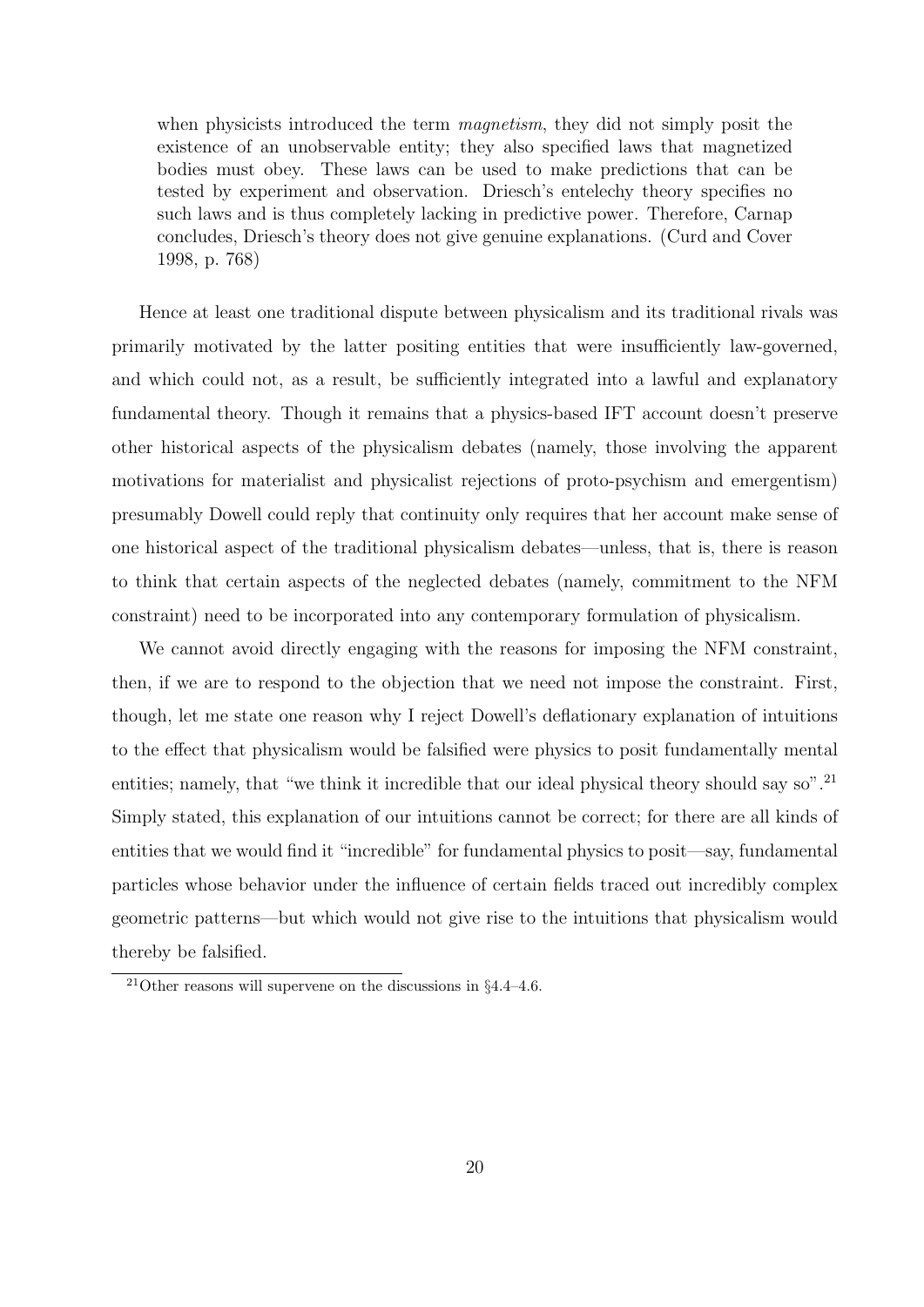### 4.3 Is it a priori that the physical isn't fundamentally mental?

Given that I reject the deflationary account of intuitions that we should impose the NFM constraint, then, according to Dowell, warrantedly imposing the constraint "requires an argument showing that there is some unobvious a priori incompatibility in our concepts of the mental and the basically physical" (p. 14). If this were required, then the physics-based NFM account might well be in trouble, since so far as I can see, there isn't likely to be any such argument. Of course, many of us have doubts about what might be called the "method of hypothetical cases" (of the sort endorsed in Jackson 1998 and Chalmers and Jackson 2001) that is supposed to enable us to gain a priori knowledge of what is and is not compatible with application of a given concept or term.<sup>22</sup> Without getting too deeply into this debate I will just ostend briefly to the sort of case that motivates me to think that there is likely very little a priori about concepts concerning empirical states of affairs.

Consider the concept associated with being an acid.<sup>23</sup> It was originally taken to be definitive of acids<sup>24</sup> that they contained oxygen, so that, at one point in time, the assertion of a sentence like "All acids contain oxygen" could have been defended simply on grounds of understanding the terms involved. If what is definitive concerning a concept tracks what is a priori about that concept, then one could have given a seemingly air-tight argument that there was an a priori incompatibility in our concepts of being an acid and containing oxygen.

 $^{22}$ As per Melnyk (2005, p. 2), "The method consists in [...] asking oneself, for a variety of hypothetical situations, whether one *would* apply a given concept, or word, to something in that hypothetical situation; and the end to which the method is taken to be, together with further reflection, a sufficient means is the discovery a priori of necessary truths that can be formulated by using the concept or world (e.g., truths expressing necessary and sufficient conditions for the applicability of the given concept or word". Melnyk's doubts primarily turn on the fact that there isn't any existent account of what it is to possess a concept or be competent with a term that would underwrite such possession or competence giving one a priori cognitive access to the content of the concept or term. Stalnaker (2003) more straightforwardly doubts that applications of the method give us information about our own semantics, as opposed to the semantics of the hypothetical worlds that are variously considered as actual. My own doubts are analogous to doubts that the expectedness value in Bayes's theorem can be calculated. The latter doubts arise from the fact that calculating this value ultimately requires that we be able to antecedently identify all the rival hypotheses to the hypothesis whose confirmation is at issue; but as a matter of pathetic fact, we simply can't assume that we have the imaginative foresight required to do this. Similarly, I take it to be a matter of pathetic fact (of the sort illustrated in the simple example in the text) that we simply can't assume that we, collectively much less individually, are able to antecedently either consider the full range of hypothetical scenarios that might be relevant to supposed a priori deliberation, or realistically take ourselves to be in a position to do more than guess as regards whether it would or would not be appropriate to apply a given concept or term in a great many of those hypothetical scenarios that we are imaginatively equipped able to consider.

<sup>23</sup>This case is discussed in Mill 1843 and Kitcher 1980.

 $^{24}$ I will gloss the use-mention distinction as applied to concepts and what falls under them.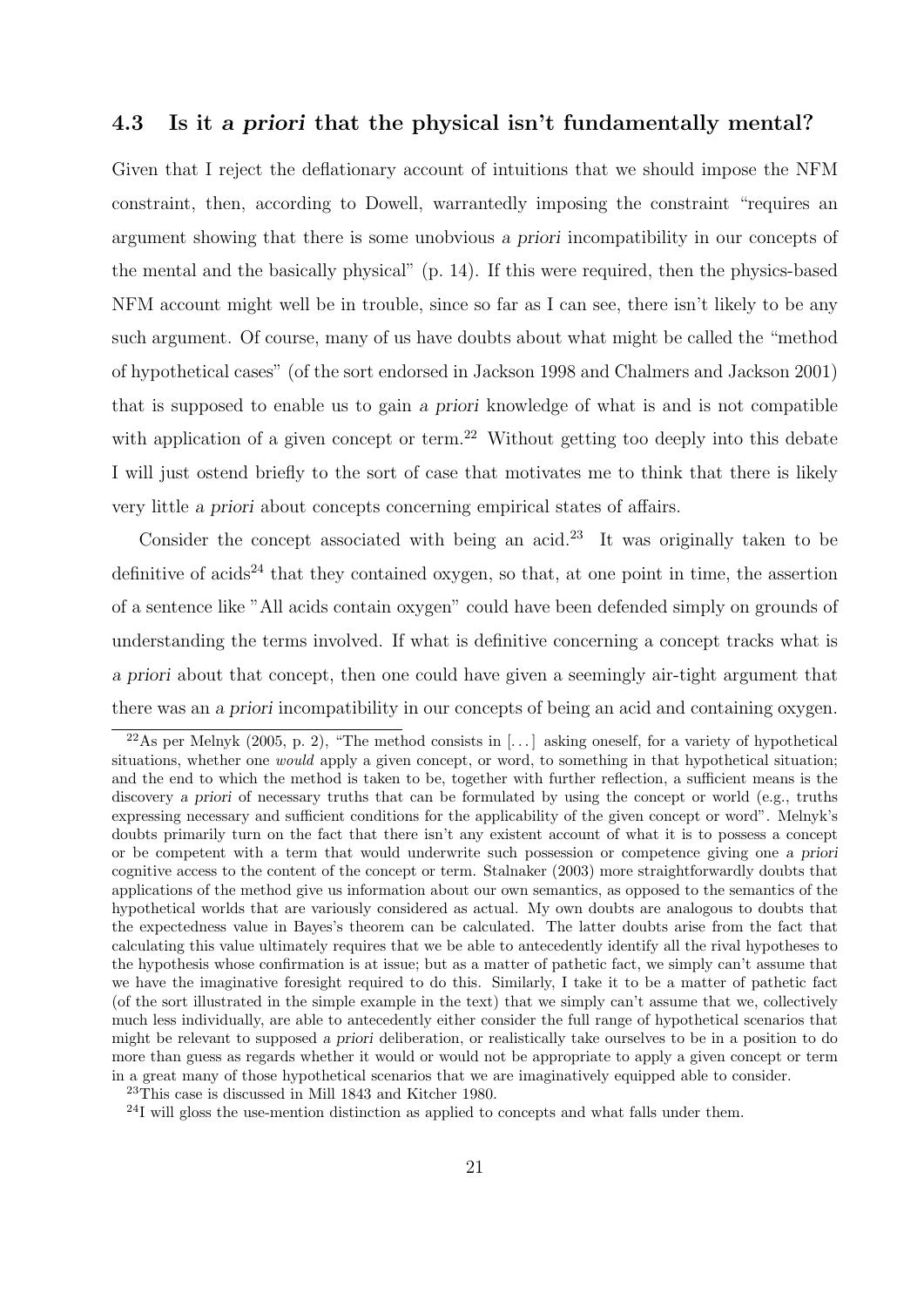Nonetheless, a substance was later discovered that was both judged to be an acid, and which didn't contain oxygen—namely, hydrochloric acid, consisting only of hydrogen and chlorine.

In my view this sort of definitional variability is common, especially for concepts pertaining to broadly scientific entities.<sup>25</sup> And while a full defense of this thesis is beyond the scope of this paper, it seems to me plausible that what we take to be definitional about any given empirical concept, at a given point in time, will be a function of, at a minimum, the historical and theoretical features we associate with the concept at that time, as well as the intended uses for the concept at that time. So, for example (though I am only speculating), the fact that all the substances originally classified as acids contained oxygen may have been particularly salient; hence considered definitive of the concept. Later, it seems likely, the causal rather than the compositional features of acids became more salient—no doubt in part because these causal features were more relevant to the intended uses for the concept (as picking out entities capable of producing certain effects).

How to respond to the apparent definitional variability of empirical concepts is a good question, but without deciding on an answer it seems we can draw three morals, relevant for present purposes. First, given that even a concept as apparently transparent as that of being an acid can undergo definitional change as a result of various a posteriori pressures, it is only to be expected that judgments about what is definitional about a concept with historical, theoretical, and pragmatic associations as rich as that of the physical will vary, depending on which of these associations are being attended to. Second, as a consequence of the first moral it is doubtful that considerations pertaining to what is a priori, simpliciter about the concept will help in legislating between competing accounts of the physical.<sup>26</sup>

<sup>&</sup>lt;sup>25</sup>Of course, there are ways of interpreting the sort of phenomenon just described that do not suppose that a change in what is taken to definitional about the concept has occurred. For example, one could suggest that the apparent variability reflected that the term 'acid' came to be associated with a different concept. I can't canvas all the options or argue for my preferred interpretation here, but I take it that it doesn't matter, in that on my preferred interpretation I am (as should already be clear) granting to Dowell that there is no a priori incompatibility between the physical and the fundamentally non-mental; and will shortly argue that even so, we should impose the constraint.

<sup>&</sup>lt;sup>26</sup>For example, while I am happy to take the features Dowell canvasses as definitive of fundamental physics given a certain conception of and intended use of fundamental physics, I can think of scenarios where this conception changes in response to some or other reasonable trajectory of scientific investigation—even to embrace the posit of entities whose behaviors cannot be subsumed under anything recognizable as natural law. After all, in fundamental physics we have already given up deterministic for quantum indeterministic laws, which allow that the occurrence of specific quantum events are neither predictable nor explainable. How far from this is the posit of events that are not subsumed even by probabilistic laws? Hence one not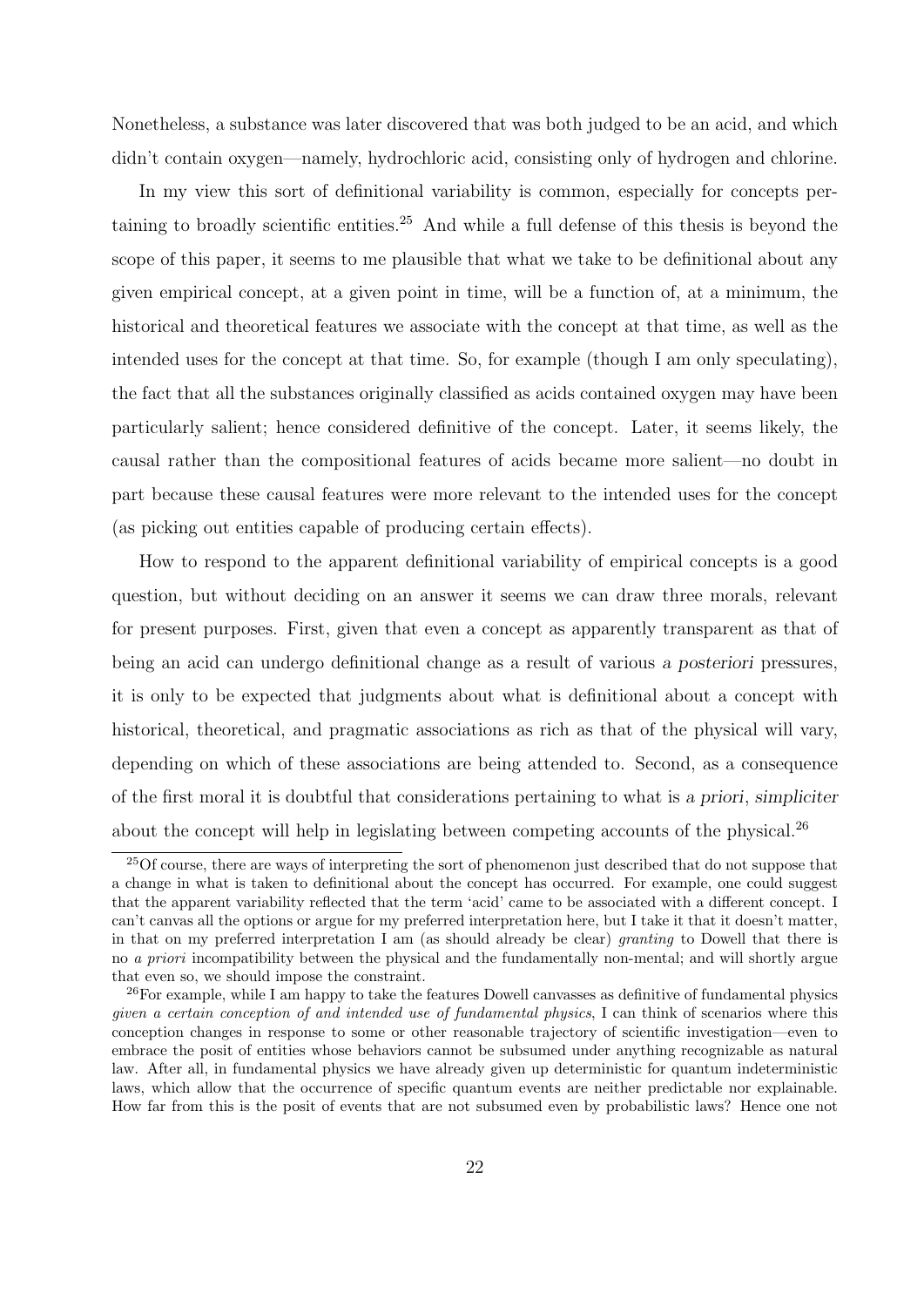But third, there is no need to throw the definitional baby out with the a priori bath water. Relative to a given set of historical, theoretical, and pragmatic associations, it often will be clear whether a given feature is or is not definitive of a given concept—or, one might rather say, whether some relativized constraint should be imposed on the concept. And this suggests a way of legislating between competing accounts of a given concept that come down differently on whether a given constraint should be imposed: namely, canvass the historical and theoretical features presently associated with the concept, and the presently intended uses for the concept, and see whether any of these require that the constraint be imposed.

This will be my strategy for arguing that the NFM constraint should be imposed on an satisfactory account of the physical. That is, my response to Dowell's call to provide an argument that the NFM constraint is a priori will rather take the form of arguing that the primary historical and theoretical associations, and primary intended use for the concept of the physical—namely, providing a basis for characterizing the mind-body problem, and the range of positions associated with this problem—all require that the NFM constraint be imposed. I'll start with the last task first.

### 4.4 The contemporary mind-body problem

At a crucial level of abstraction, there isn't any difference between the historical mindbody problem—as treated, for example, by Descartes—and the contemporary problem. The problem has always been, and remains, how to make sense of the relationship between mind and body, given that these seem so different, on the one hand, and yet are so obviously intimately ontologically (and causally<sup>27</sup>) related, on the other. What has changed is mainly the conception of mind and body at issue—a change that reflects both the general rejection of mental substance, and the general acceptance of science as informing our understanding of body. As Kim (1998) says:

[A]rguably the mind-body problem as we now know it had its origin in two classic papers<sup>28</sup> [whose authors] proposed an approach to the nature of mind that has

very useful way for me to throw the ball back in her court would be to challenge her to provide an argument that there is an a priori incompatibility in our notions of physics and non-law-governed behavior. Such an argument is no more likely to be forthcoming in her case than in mine.

<sup>&</sup>lt;sup>27</sup>Hence it is that the mind-body problem shades into the problem of mental causation.

<sup>28</sup>Smart 1958 and Feigl 1959.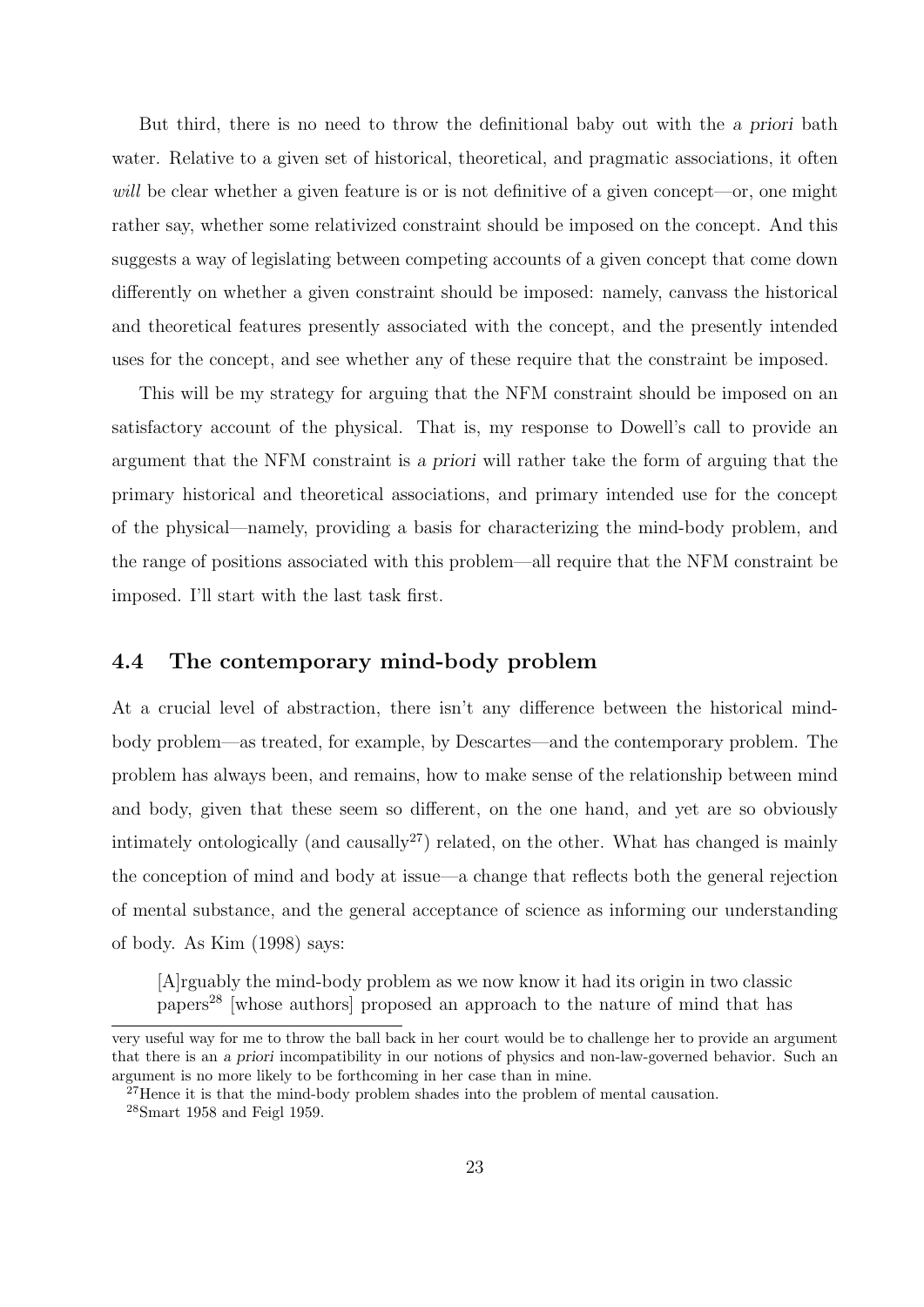come to be called the mind-body identity theory  $[\,\ldots\,]$ . It was an intriguing and exciting idea that mental events could just be brain processes [. . . ] But the identity theory was unexpectedly short-lived [. . . ] [It nonetheless] helped set the basic parameters and constraints for the debates that were to come [. . . ] One indication of this is the fact that when the brain state theory began fading away in the late 1960s and early 1970s few lapsed back into Cartesianism or other serious forms of mind-body dualism. Through the 1970s and 1980s and down to this day, the mind-body problem—our mind-body problem—has been that of finding a place for the mind in a world that is fundamentally physical. The shared project of the majority of those who have worked on the mind-body problem over the past few decades has been to find a way of accommodating the mental within a principled physicalist scheme, while at the same time preserving it as something distinctive—that is, without losing what we value, or find special, in our nature as creatures with minds.

In characterizing the mind-body problem as the problem of finding a place for the mind in a world that is fundamentally physical Kim doesn't mean to rule out the possibility of non-physicalist solutions. What he rather has in mind is that nearly all presently proposed solutions to the mind-body problem—including comparatively "non-serious" forms of dualism, like emergentism and epiphenomenalism—are in agreement that there is a realm of physical entities which do not themselves involve fundamental mentality of the sort characteristic of "Cartesianism or other serious forms of mind-body dualism", upon which all other broadly scientific entities supervene (or better: ontologically depend).<sup>29</sup> This much already supports thinking that the contemporary mind-body problem presupposes the NFM constraint. Moreover, if we characterize the physical as subject to this constraint then we can make room even for "serious" forms of dualism to be solutions: these will be ones that deny that all broadly physical entities supervene on the physical, by maintaining that there are fundamental entities—substances, in the case of Cartesian dualism; properties, in the case of proto-psychism—that are not physical, because fundamentally mental. So, a concept of the physical subject to the NFM constraint provides a basis for characterizing the contemporary mind-body problem, and enables all the major positions in that debate to be distinguished.

<sup>&</sup>lt;sup>29</sup>Hence traditional emergentists maintain that while all broadly scientific entities ontologically depend on physical entities, some nonfundamental scientific entities involve fundamental mentality (as would be the case if a new fundamental "mental" interaction came into play at certain complex levels of organization); and epiphenomenalists maintain that while all broadly scientific entities ontologically depend on physical entities, some physically acceptable entities cause fundamental mental entities (e.g., qualitative mental experiences) that, as it happens, have no causal powers of their own.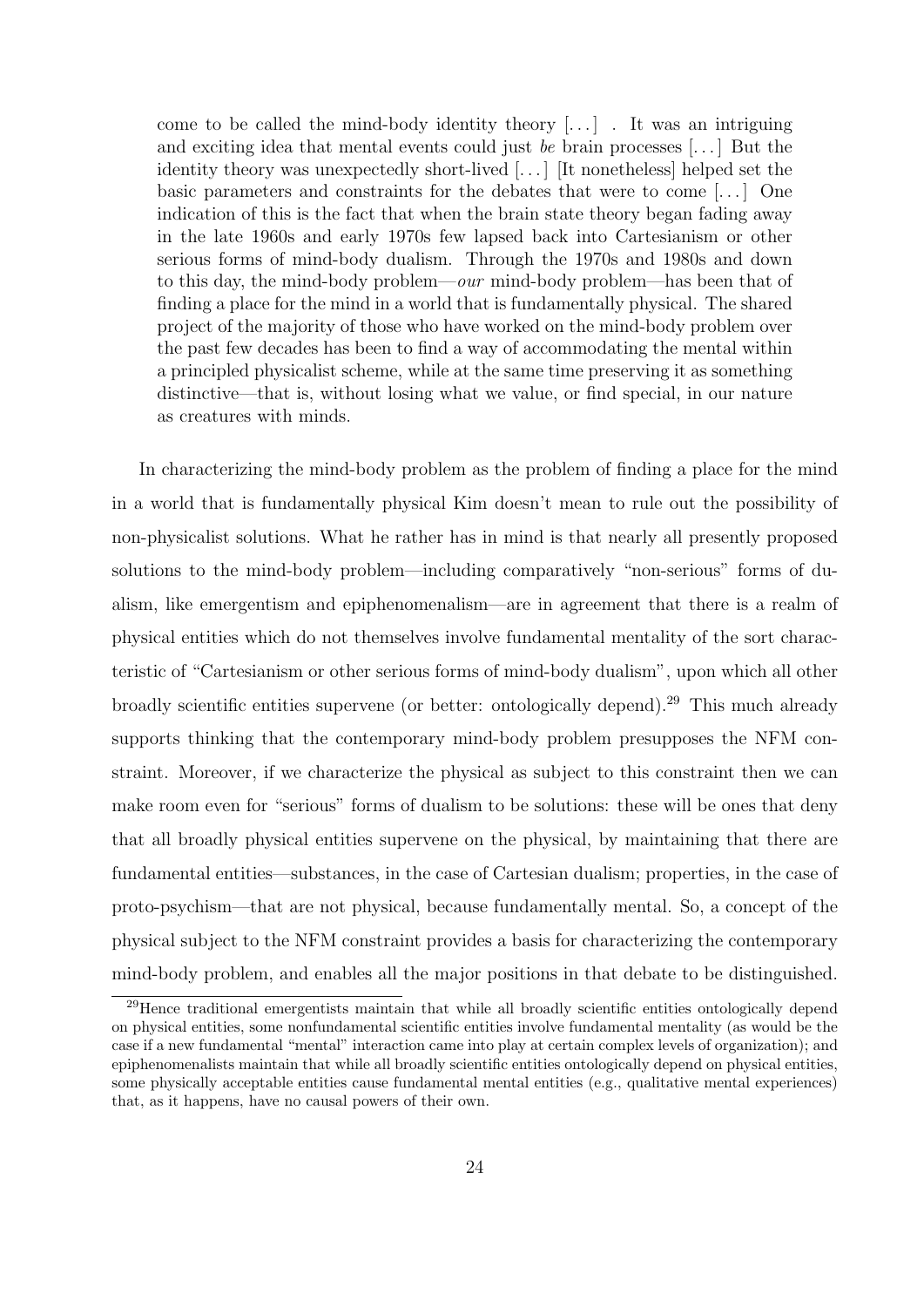By way of contrast, if the operative notion of the physical is compatible with the physical's being fundamentally mental, then it's not clear that the mind-body problem even gets off the ground. In the contemporary problem we now look to physics, or the sciences treating of uncontroversially physically acceptable entities, as filling in the "body" side of the mind-body problem. But the problem of reconciling dependence with difference is the same:

Why does pain arise when there is electrical activity in the pyramidal cell layers, and not under another neural condition? Why doesn't itch or tickle arise from pyramidal cell activity? Why should any conscious sensation at all arise when pyramidal cell activity occurs? Why should there by consciousness in a world that is ultimately nothing but bits of matter scattered over space-time points? (Kim... need the citation)

And as Nagel (1985, p. 51) put it:

What is needed is something we do not have: a theory of conscious organisms as physical systems composed of chemical elements and occupying space, which also have an individual perspective on the world, and in some cases a capacity for self-awareness as well. In some way that we do not now understand our minds as well as our bodies come into being when these materials are suitably combined and organized. The strange truth seems to be that certain complex, biologically generated physical systems, of which each of us is an example, have rich nonphysical properties.

But if the physical can be fundamentally mental, then the effective difference between the mental and the physical would dissolve, and the mind-body problem with it. If the physical can be fundamentally mental, then the truth about how mentality occurs in complex systems needn't be any stranger than the truth about how mass occurs in complex systems: in either case, the property existing at the higher-level could presumably be seen simply as an additive or other function of the lower-level property as instanced in its parts. So an account of the physical that does not impose the NFM constraint does not seem to provide an appropriate basis for characterizing the contemporary mind-body problem.<sup>30</sup>

<sup>30</sup>One might wonder: could an account of the physical not imposing the NFM give rise to a different problem—say (given Dowell's physics-based IFT account) the problem of how to fit mind into a scientific world? Perhaps so, but in general this isn't much of a problem. It's not hard to see how most aspects of mentality could be part of a fully integrated science, since both qualitative and intentional mental states appear to be part of a system of causal and constitutive laws. This is one reason why functionalism has gotten such a grip in the philosophy of mind; but of course one doesn't have to be any sort of functionalist to think that these aspects of mentality are law-governed. Arguably, only one feature associated with mentality poses even a prima facie problem for lawful integration; namely, free will. As such, Dowell's account could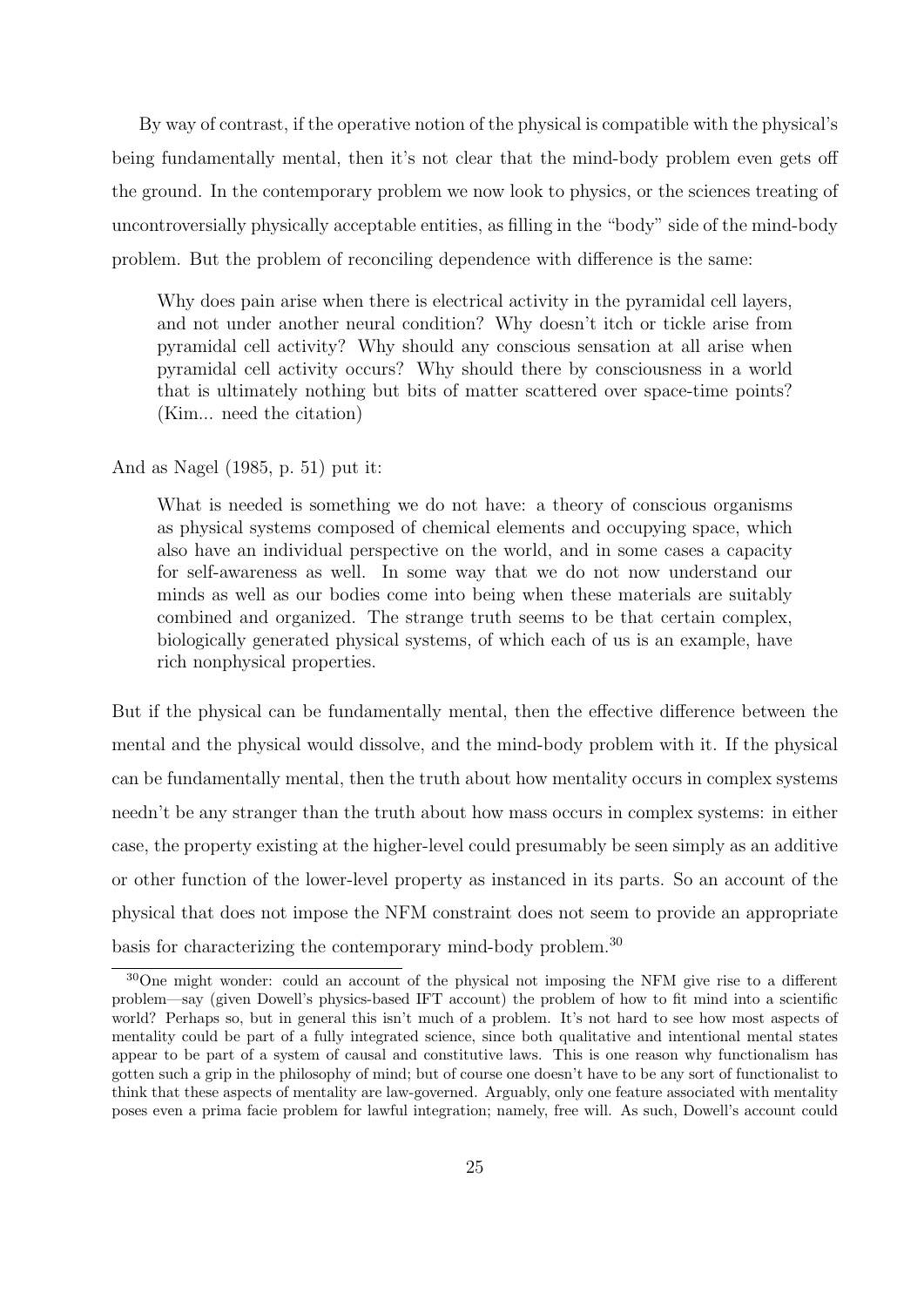Relatedly, unless we impose the NFM constraint we cannot accommodate the diverse menu of solutions to this problem. We already noted that such an account renders physicalism compatible with both protopsychism and emergentism, $31$  and that many participants to the physicalism debates were ready to reject such accounts on these grounds alone. With the mind-body problem before us we can see the deeper reason for this rejection; namely, that an account of the physical that collapses these accounts collapses importantly distinct solutions to the mind-body problem. What is particularly distinctive of the physicalist's solution to the mind-body problem is that, in contrast to the panpsychist, she accepts the burden of solving the problem by taking mentality to arise out of complex configurations of entities that are not themselves mental. Moreover, in constrast to the emergentist, she aims to solve the mystery without taking some complex entities to be fundamentally mental. So, for example, Boyd 1980, p. 85 says:

The materialist asserts that all natural phenomena, all events, processes, objects, and so forth, are in fact physical: all objects are composed solely of matter and all events and processes consist solely in interactions between material things. Mental events, states, and processes, in particular, differ from uncontroversially physical events, states, and processes only in the particular arrangements or configurations of matter and material forces that realize them. Pains are quite different from, for instance, earthquakes; but the difference is configurational, not constitutional.

If we do not impose the NFM constraint on our account of the physical, we cannot correctly characterize the physicalist's solution to the mind-body problem as locating mentality in purely configurational goings-on involving non-mental entities.

### 4.5 The present historical associations

The contemporary physicalist strategy of characterizing the mental in terms of configurations of non-mental goings has clear historical roots in a chain of broadly materialist doctrines stretching back to the late 5th century B.C., and the atomistic metaphysics of Leucippus and his student, Democritus. A quick survey follows.

serve as the basis for a problem specifically focused on how to fit free will into a physical world. But insofar as the contemporary mind-body problem aims to fit qualitative experience and intentionality into a physical world, characterizing this problem requires that we impose the NFM constraint.

<sup>&</sup>lt;sup>31</sup>Assuming, as regards Dowell's account, that the fundamentally mental entities were sufficiently lawgoverned that they could be integrated into the fundamental theory, etc.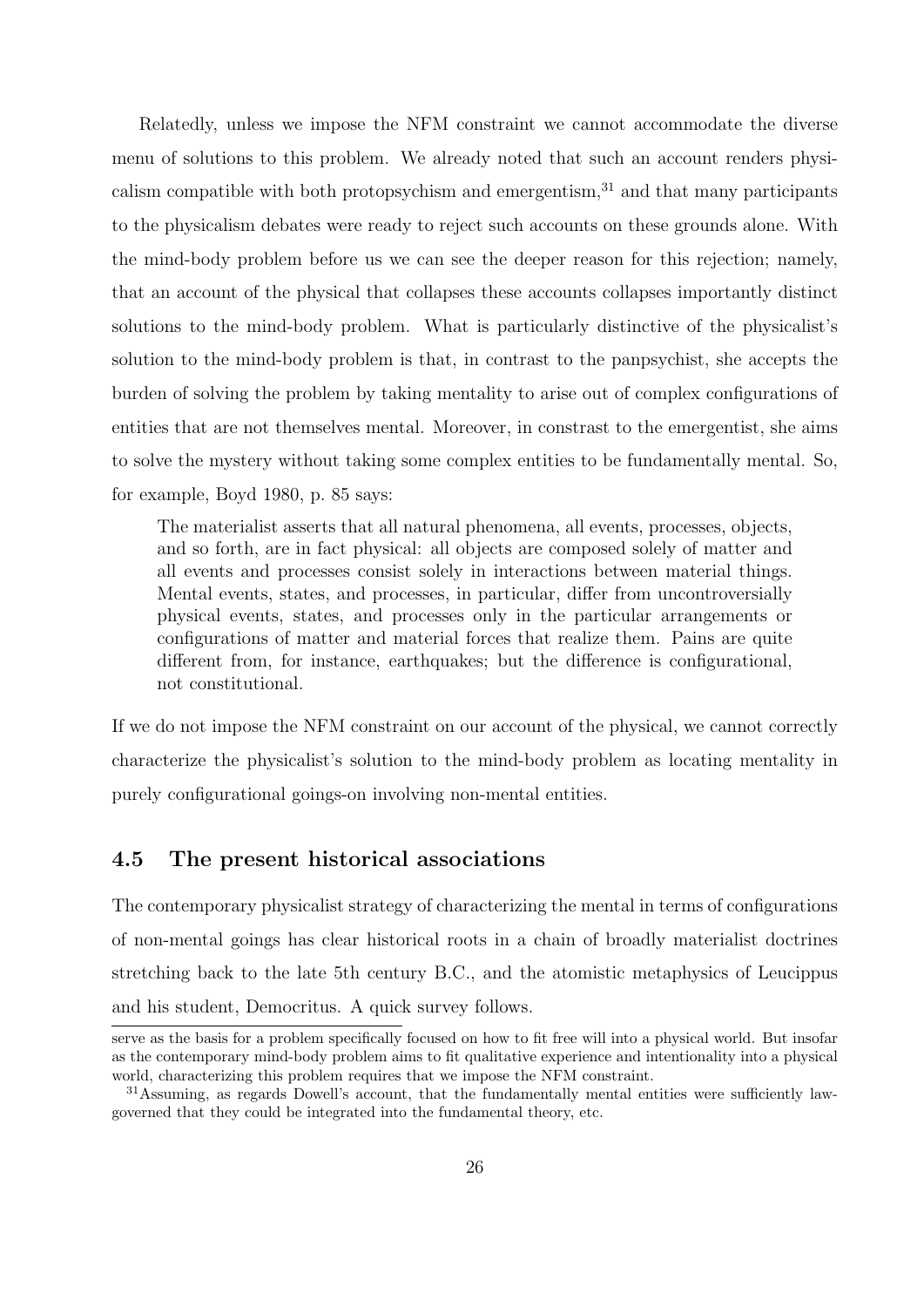Democritan atomists gave a mechanical account of human perception in terms of atoms of different sizes and textures flowing from objects into channels associated with the sense organs, where they collide with other atoms, thereby giving rise to sensation. Epicurus (342 - 270 B.C.) and Lucretius (born c. 99 B.C.) followed suit. Materialism waned in the post-classical period under the influence of Aristotelian and Christian doctrine, but was revived in the 16th century, most notably by Pierre Gassendi and Thomas Hobbes, both of whom attempted to account for sensation, as well as inanimate phenomena, on a materialist basis. Hobbes took as the basis for his materialistic metaphysics a definition of body (a.k.a. matter) as anything both existing independent of thought and having volume. On his account, all natural phenomena is to be understood by reference to motion, or change of motion, of bodies; in particular, sensations are motions in a human's body, and changes of sensation are changes of that motion. An anonymous manuscript, the Ame matrialle (the material soul), written around the turn of the 17th century, attempted to provide explanations for mental functioning along Democritan lines; for example, pleasure and pain are said to consist, respectively, in the flow of finer or coarser particles through the channels of the brain. In the mid-18th century, the "medical materialist" Julien de La Mettrie argued that man was a self-moving machine, and that all mental activity could be seen, upon examination, to have a physical nature. In the late 18th century, Paul d'Holbach, a German nobleman, argued that no phenomena are outside nature, where nature was taken to be a causally determined succession of arrangements of matter in motion; and he provided what appear to be the first behaviorist analyses of mental characteristics, such as character and wit. Inspired by late 18th-century developments in chemistry (effected by Joseph Priestly in England and Antoine-Laurent Lavoisier in France), 19th century materialists (including Jacob Moleschott, Karl Vogt, and Emil Du Bois-Reymond) attempted to provide physicochemical explanations of mental functioning. Darwin's publications in the late 19th-century provided yet another source of (and support for) materialist explanation of physiological (including mental) functions. In the early 20th century, logical positivists such as Carnap and Neurath developed proto-behaviorist accounts of mental states, as a likely strategy for ensuring (on a roughly verificationist account) the meaningfulness of statements about minds. And this line of approach was developed by analytic behaviorists, most notably Ryle, who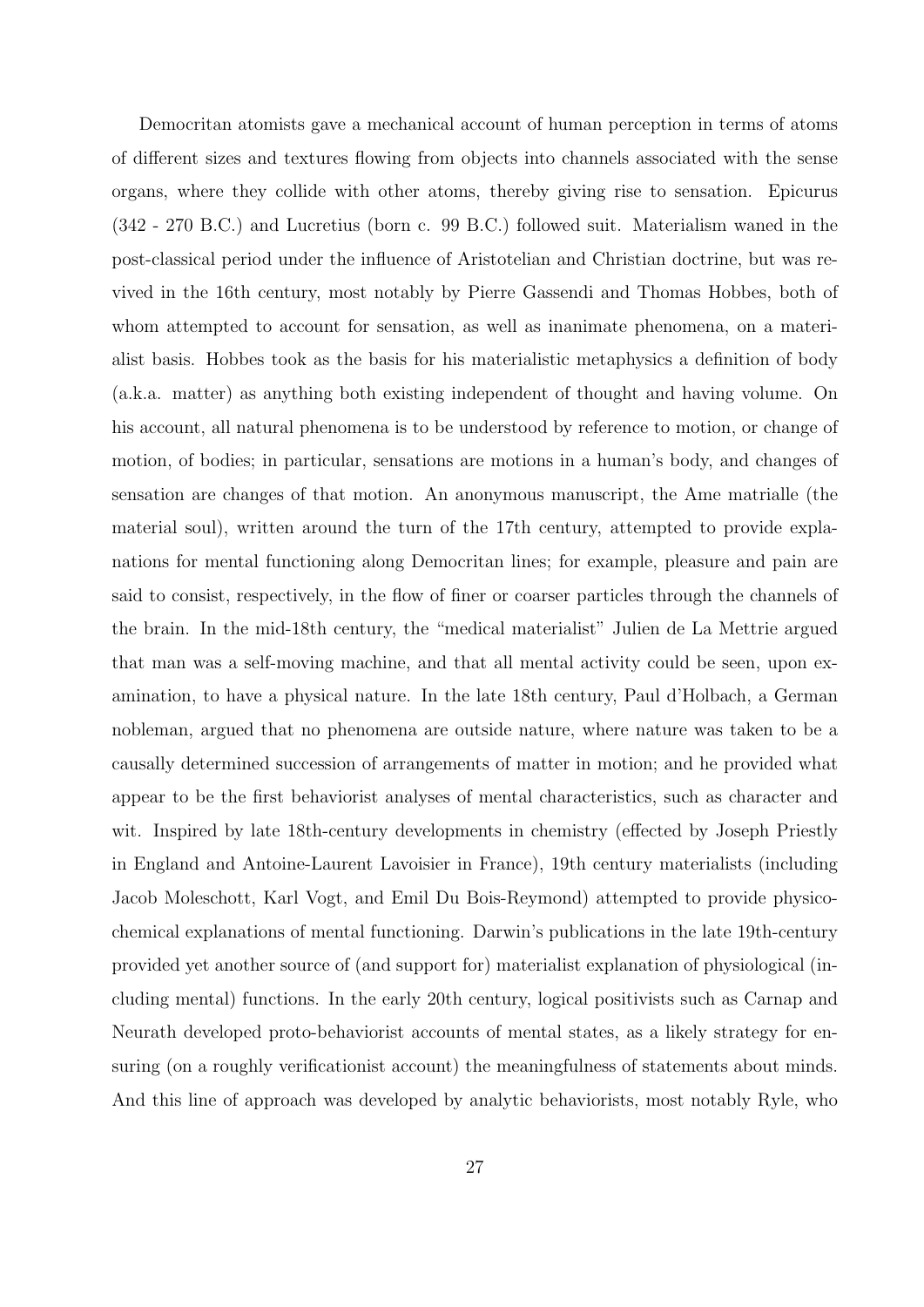argued that attributions of intentions, beliefs, desires, etc. are to be understood as attributions of dispositions to behave in characteristic manners in appropriate circumstances (where dispositions were supposed to be some state of the material body). This takes us up to Feigl and Smart; and to the general physicalist strategy as described by Boyd, above.

Each of these historical doctrines, like contemporary physicalism, attempt to provide an ontological account of mentality in terms of configurations of goings-on that are not themselves mental. What distinguishes contemporary physicalism from certain (though not all) of these doctrines is mainly that the account of mentality is ultimately supposed to be in terms of configurations of non-mental goings-on that are effectively fundamental. But the physical entities, whatever else they might be, are the entities that are supposed to provide an ultimate basis for the physicalist's account of the mental. Hence physicalism's evident status as a descendent of materialism presupposes that the NFM constraint is imposed on the operative account of the physical.

But what about the sort of physicalist concern with the physical as a paradigm of lawfulness, that provided a historical grip to Dowell's physics-based IFT account? Here I'll just point out that, while things could have gone differently, as it has turned out this concern now plays very little role in the contemporary debate:

[C]ontemporary physicalism is an ontological rather than a methodological doctrine. It claims that everything is physically constituted, not that everything should be studied by the methods used in physical science. This emphasis on ontology rather than methodology marks a striking contrast with the 'unity of science' doctrines prevalent among logical positivists in the first half of the century. The logical positivists were much exercised by the question of whether the different branches of science, from physics to psychology, should all use the same method of controlled observation and systematic generalization. They paid little or no attention to the question of whether everything is made of the same physical stuff. By contrast, physicalism, as it is understood today, does not have these specific methodological implications. [. . . ] You can be a physicalist about biology, say, and yet deny that biology is concerned with laws. (Papineau 2001, p. 3)

The positivist's preoccupation with lawfulness and scientific methodology is a presently ignored blip on the physicalist's historical screen. Of course I don't mean to suggest that Dowell's physics-based IFT account is intended to capture anything like a positivist understanding of the physical; rather, it seems aimed at capturing what might be called a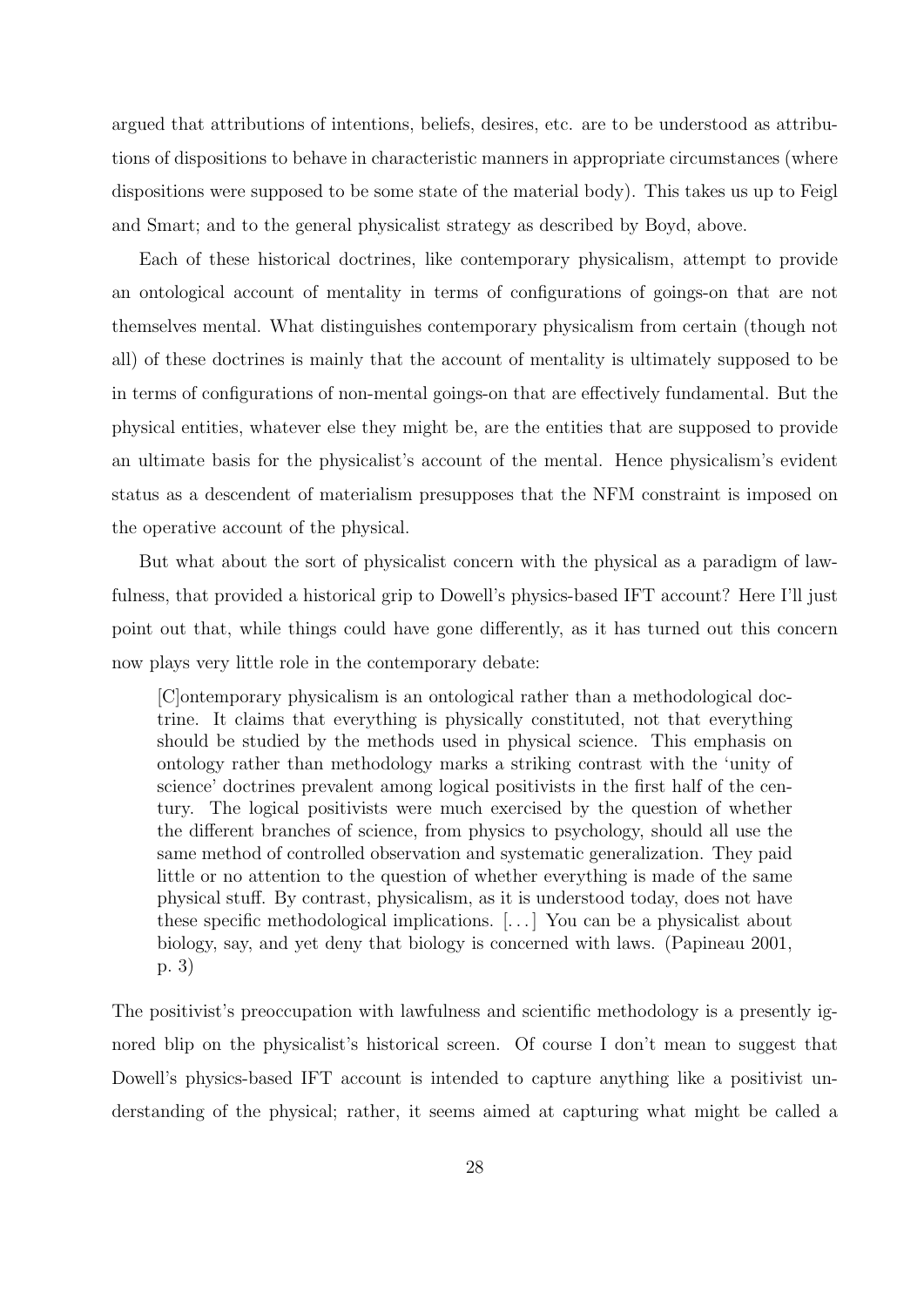"scientistic" notion of the physical. But her account is similarly concerned with the form (as involving laws, in particular), rather than the content, of the science that is supposed to treat of entities serving as a basis for physicalist explanation. Insofar as contemporary physicalism ignores such formal considerations, we may rest with taking the present concept of the physical to rather reflect the historical associations with the material, understood as a non-mental basis for mental goings-on.

### 4.6 The present theoretical associations

In asking what are the present theoretical associations with the concept of the physical, I have in mind the question: What is the most plausible "rational reconstruction" of why physicalists have looked to physics, in particular, as providing a basis for their ontological account of the natural world? In my view the answer is not, pace Crane and Mellor 1990, that physicalists have been particularly impressed with the success of fundamental science.

Rather, keeping the mind-body problem and the associations with materialism and the material in mind, it seems that the physicalist's appeal to physics is largely that of a placeholder for—unsurprisingly—those fundamental goings on that are not fundamentally mental. As per my remarks in §3.1, physicalists have good reasons to look to physics as treating of those effectively fundamental entities that are to serve as the ontological basis for all other scientific entities, since doing so gives them a concrete (and if they are right, comprehensive) basis of operations. Moreover, physicalists have been confident—overly so, it seems—that fundamental physics would not posit fundamentally mental entities. In my view, that's all there is to why physicalists have appealed to physics in characterizing the physical.

In particular, given the fading of the positivist blip, the appeal to physics in characterizing the physical doesn't carry any general commitment on the part of physicalists to the methods of physics, except insofar as those methods are useful for determining what the effectively fundamental entities are and what they are like. All this is just to say that physicalists would wash their hands of physics (and physicalism) if physics did start positing fundamentally mental entities, however law-governed and well-integrated such entities might be. As Montero (2001) correctly says: "Science may, indeed, be the measure of all things, but if science posits fundamental mental entities or properties, physicalists, I take it, throw in the towel" (p. 69).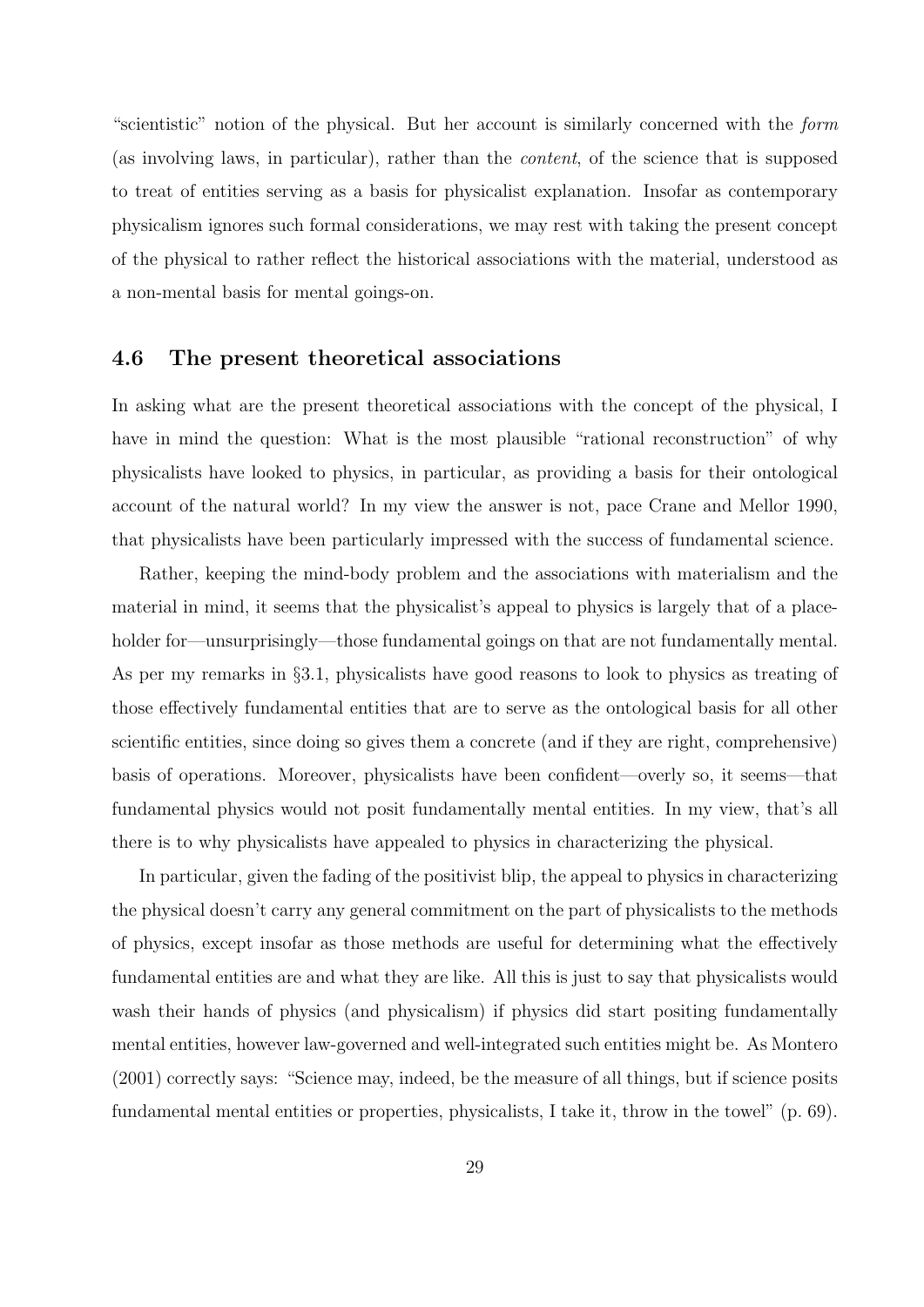Given that this is so, the thing to do is to be explicit about the largely pragmatic commitment to physics as characterizing the physical entities, and impose the NFM constraint.

## 5 Conclusion

To circle things up, it seems to me that one explanation of why proponents of certain accounts of the physical have not thought they had to impose the NFM constraint is due to these accounts being generated mainly as responses to Hempel's dilemma. In attempting to avoid this dilemma (and in particular, the "no determinate content" and "triviality" readings of its second horn) they have constructed accounts that, when input into the schematic physicalist thesis, give the account determinate content—in particular, by not rendering the thesis trivially true. Satisfying these requirements may be sufficient for characterizing the physical in such a way as to avoid (the relevant readings of) Hempel's dilemma, but they are not sufficient to making sense of physicalism as a historically embedded doctrine aiming to solve certain problems—namely, the mind-body problem—in a certain distinctive fashion. This latter requires that we characterize the physical in such a way that the physicalist's claim that "all broadly scientific entities are nothing over and above physical entities" will map onto their strategy of explaining mentality—and all other natural phenomena, for that matter—using only components that are not themselves fundamentally mental.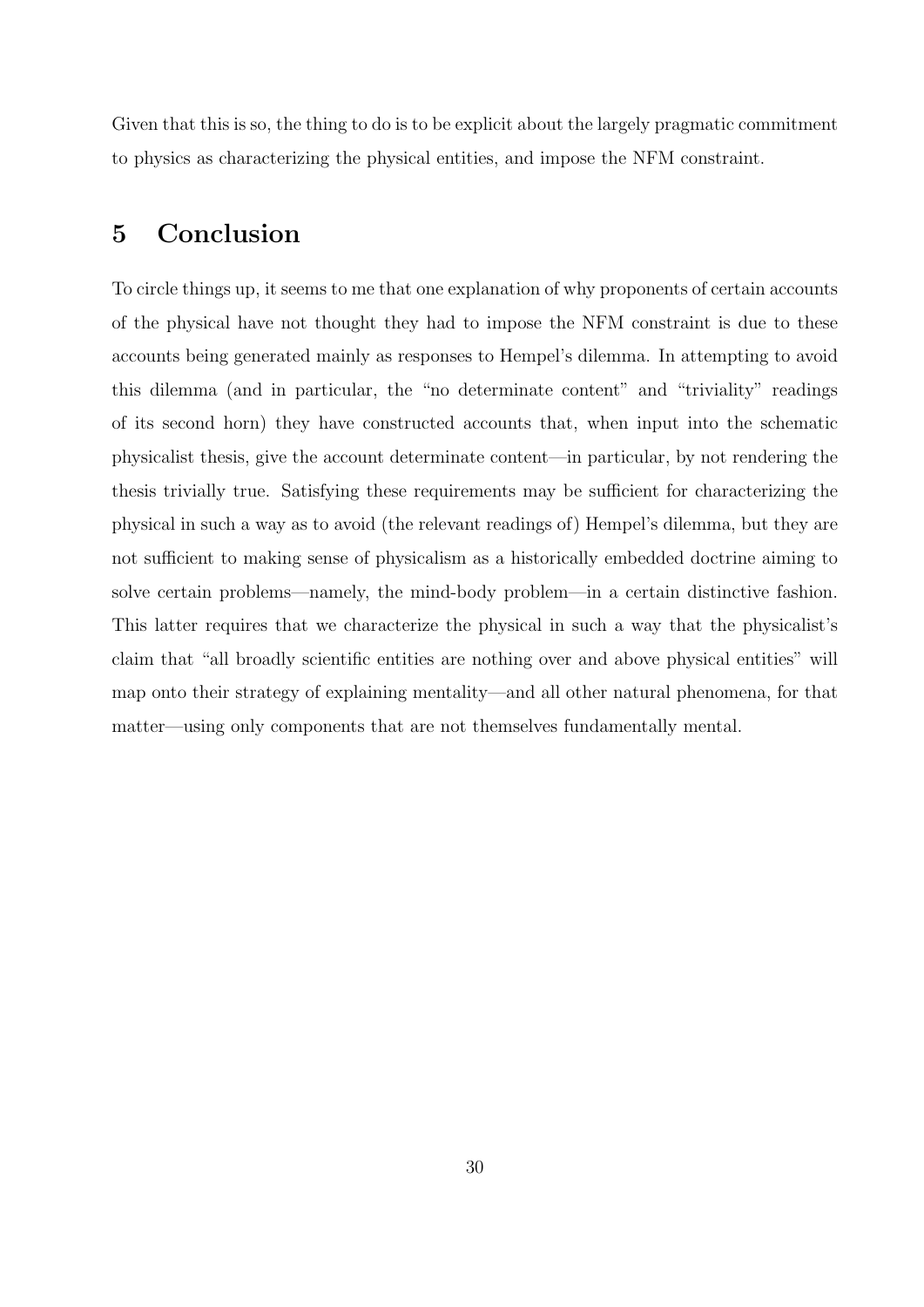## References

Armstrong, David M., 1997. A World of States of Affairs. Cambridge: Cambridge.

- Boyd, Richard, 1980. "Materialism without Reduction: What Physicalism does Not Entail". In Ned Block, editor, Readings in the Philosophy of Psychology, 67–106. Cambridge: Harvard University Press.
- Campbell, Keith, 1997. "Review of Physicalism; the Philosophical Foundations". Philosophy and Phenomenological Research, 57:223–226.
- Carnap, Rudolf, 1966. Philosophical Foundations of Physics. New York: Basic Books. Reprinted by Dover in 1995 as An Introduction to the Philosophy of Science.
- Chalmers, David, 1996. The Conscious Mind. Oxford: Oxford University Press.
- Chalmers, David J. and Frank Jackson, 2001. "Conceptual Analysis and Reductive Explanation". The Philosophical Review, 110:315–60.
- Chomsky, Noam, 1968. Language and Mind. New York: Harcourt Brace and World.

Chomsky, Noam, 1986. Knowledge of Language. New York: Praeger.

- Crane, Tim and Hugh Mellor, 1990. "There is No Question of Physicalism". Mind, 99:185– 206.
- Crook, Seth and Carl Gillett, 2001. "Why Physics Alone Cannot Define the 'Physical': Materialism, Metaphysics, and the Formulation of Physicalism". Canadian Journal of Philosophy, 31:333–360.
- Curd, Martin and J. A. Cover, 1998. Philosophy of Science: The Central Issues, chapter Commentary on 'Models of Explanation, 766–804. New York: W. W. Norton and Company, Inc.
- Davidson, Donald, 1970. "Mental Events". In L. Foster and J. Swanson, editors, Experience and Theory. Amherst: Massachusetts University Press. Reprinted in Davidson 1980.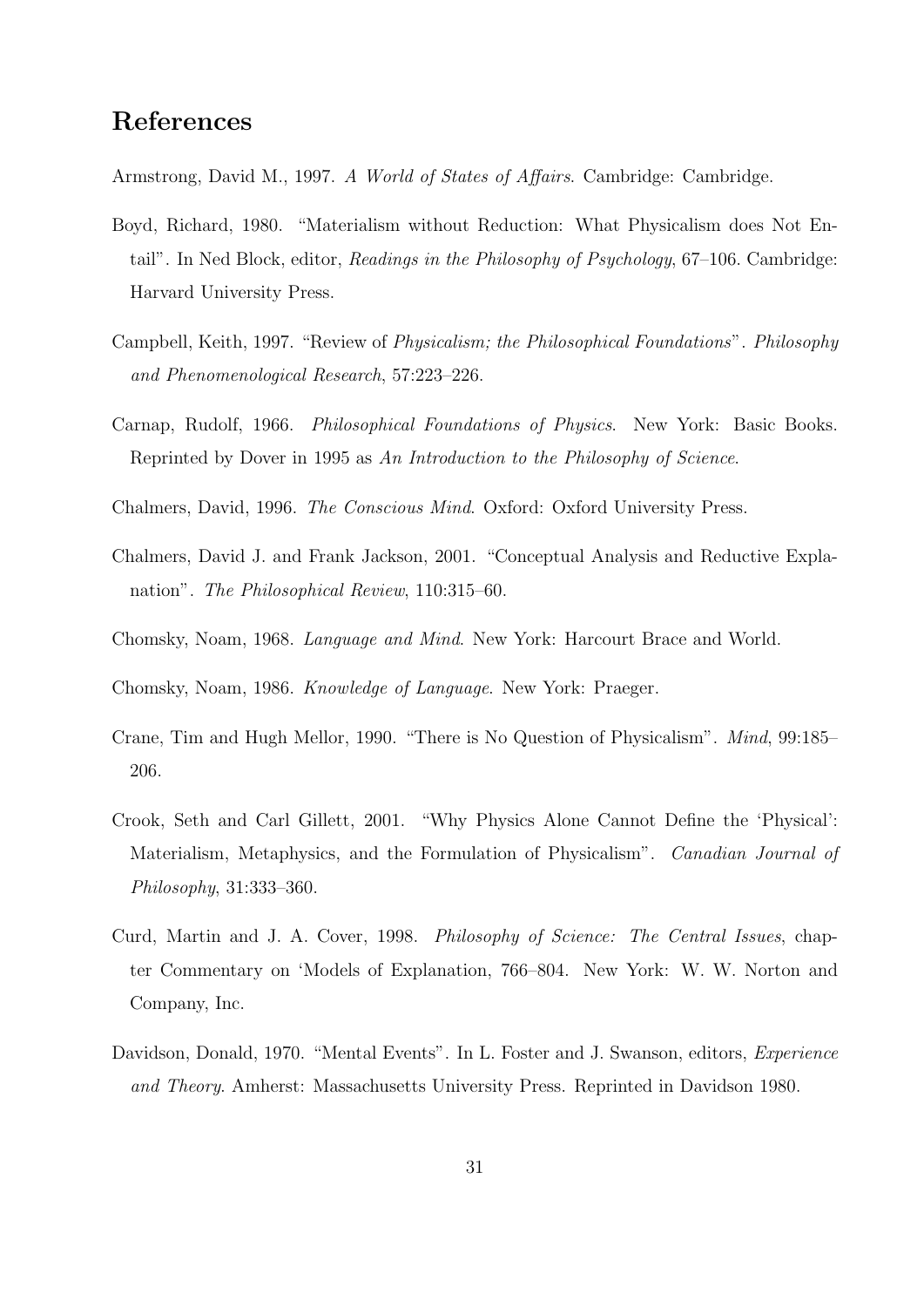Davidson, Donald, 1980. Essays on Actions and Events. Oxford: Oxford University Press.

- Dowell, Janice, 2005. "The Physical: Empirical, Not Metaphysical". *Philosophical Studies.* Forthcoming.
- Feigl, Herbert, 1959. "The 'Mental' and the 'Physical"'. In Grover Maxwell Herbert Feigl and Michael Scriven, editors, Minnesota Studies in the Philosophy of Science, volume 2. Minneapolis: University of Minnesota Press.
- Gates, Gary, 2001. "Physicalism, Empiricism, and Positivism". In Carl Gillett and Barry Loewer, editors, Physicalism and Its Discontents, 251–267. Cambridge: Cambridge University Press.
- Hellman, Geoffrey, 1985. "Determination and Logical Truth". Journal of Philosophy, 82:607– 616.
- Hellman, Geoffrey and Frank Thompson, 1975. "Physicalism: Ontology, Determination, and Reduction". Journal of Philosophy, 72:551–564.
- Hempel, Carl, 1965. Aspects of Scientific Explanation and Other Essays in the Philosophy of Science. New York: The Free Press.
- Hempel, Carl, 1979. "Comment at a Symposium on Nelson Goodman's Ways of Worldmaking". In Presented at the 76th Annual Meeting of the American Philosophical Association.
- Jackson, Frank, 1998. From Metaphysics to Ethics: A Defense of Conceptual Analysis. Oxford: Oxford University Press.
- Kim, Jaegwon, 1996. Philosophy of Mind. Boulder: Westview Press.
- Kim, Jaegwon, 1998. Mind in a Physical World. Cambridge: MIT Press.
- Kirk, Robert, 1994. Raw Feeling: A Philosophical Account of the Essence of Consciousness. New York: Oxford University Press.
- Kirk, Robert, 1996. "Physicalism Lives". Ratio (New Series), 9:85–89.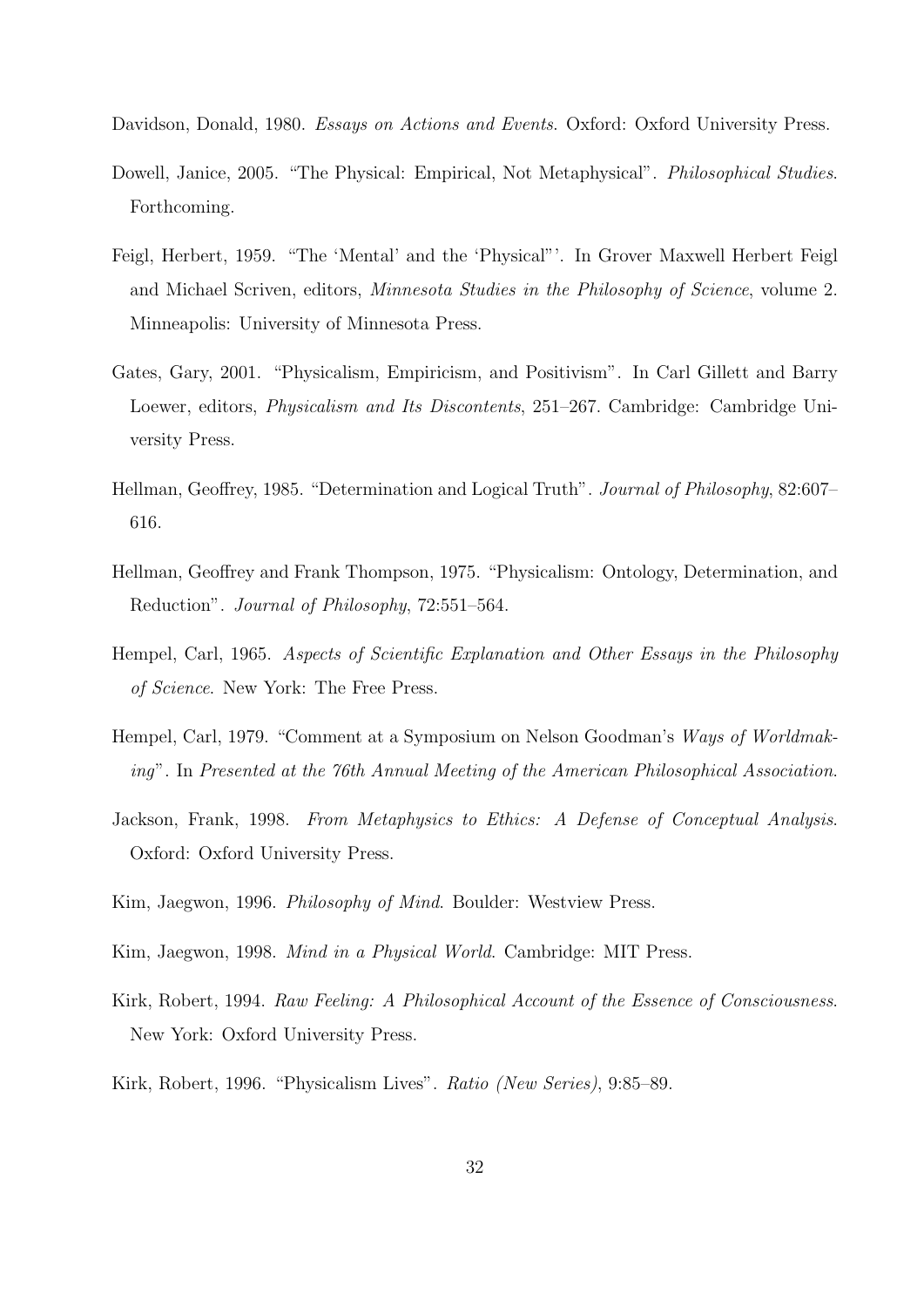- Kirk, Robert, 2001. "Nonreductive Physicalism and Strict Implication". Australasian Journal of Philosophy, 79:544–552.
- Kitcher, Philip, 1980. "Arithmetic for the Millian". Philosophical Studies, 37.
- Lewis, David, 1983. "New Work for a Theory of Universals". Australasian Journal of Philosophy, 61:343–77.
- Loewer, Barry, 2001. "From Physics to Physicalism". In Carl Gillett and Barry Loewer, editors, Physicalism and Its Discontents, 37–56. Cambridge: Cambridge University Press.
- Melnyk, Andrew, 1997. "How to Keep the 'Physical' in Physicalism". Journal of Philosophy, 94:622–637.
- Melnyk, Andrew, 2005. "Conceptual and Linguistic Analysis: A Two-Step Program". In progress.
- Mill, John S., 1843. A System of Logic. London: Longmans, Green, Reader, and Dyer.

Montero, Barbara, 1999. "The Body Problem". Nous, 33:183–200.

- Montero, Barbara, 2001. "Post-Physicalism". Journal of Consciousness Studies, 8:61–80.
- Nagel, Thomas, 1985. The View from Nowhere. Oxford: Clarendon Press.
- Newton-Smith, W. H., 1981. The Rationality of Science. London: Routledge and Kegan Paul.
- Papineau, David, 1993. Philosophical Naturalism. Oxford: Basil Blackwell.
- Papineau, David, 2001. "The Rise of Physicalism". In Carl Gillett and Barry Loewer, editors, Physicalism and Its Discontents, 3–36. Cambridge: Cambridge University Press.
- Pettit, Philip, 1995. "Microphysicalism, Dottism, and Reduction". Analysis, 55:141–146.
- Poland, Jeffrey, 1994. Physicalism; the Philosophical Foundations. Oxford: Clarendon Press.
- Ravenscroft, Ian, 1997. "Physical Properties". Southern Journal of Philosophy, 35:419–431.